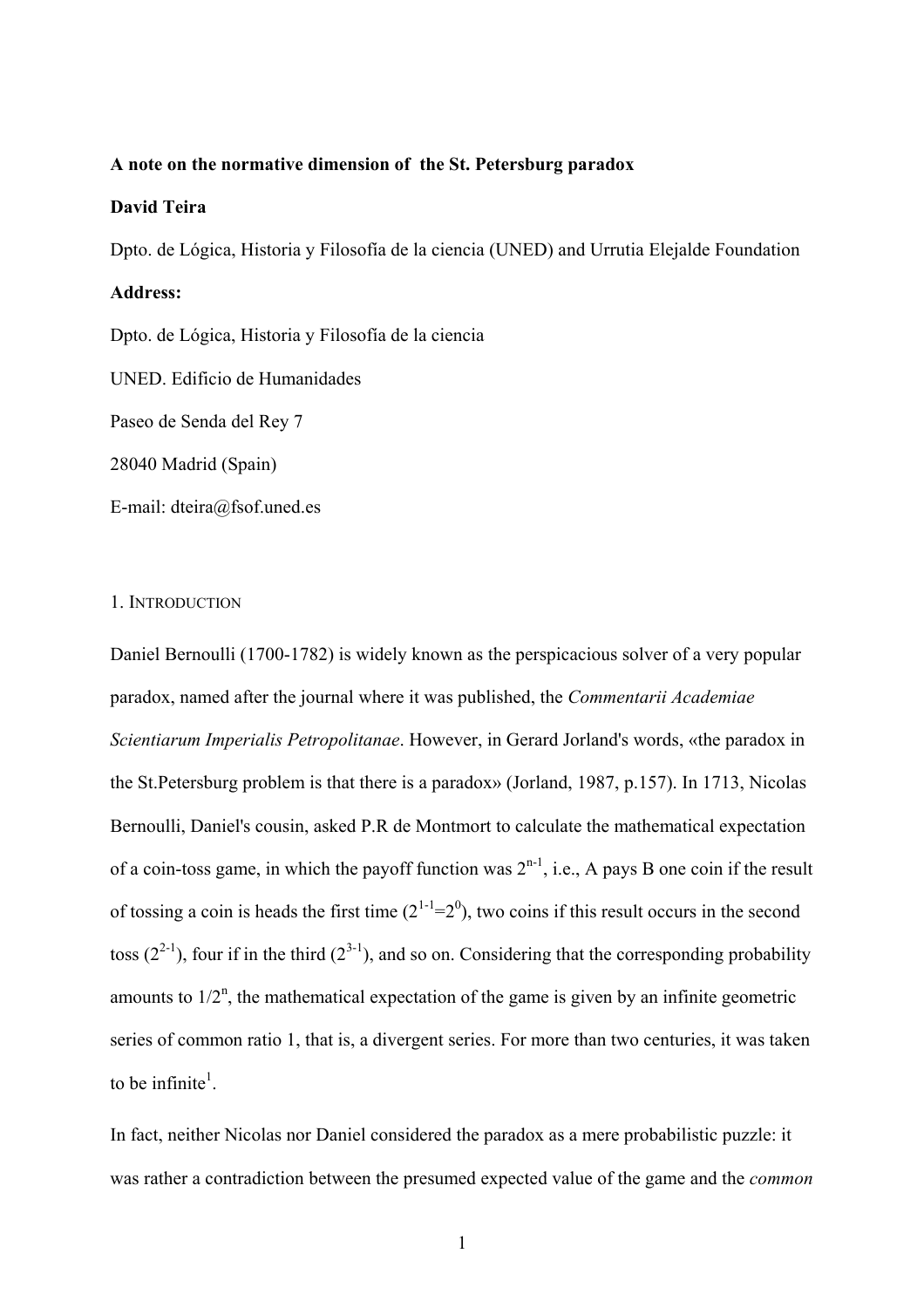*sense* (*le bon sens*) arithmetically expressed in the concept of *expectation* (*expectatio*). To grasp this latter dimension, let us recall another classical riddle, the Problem of Points (*le problème des partis*<sup>2</sup>, for which Pascal and Huygens originally coined the concept of mathematical expectation in the mid 1650s. Let us think of a game –e.g. Heads and Tails– to be won by the first player that wins, say, five rounds; suppose that for any reason, the game is interrupted when one of the gamblers has already won three rounds, while the other only one: which would be the *fair distribution* of the stakes, then? According to both Pascal and Huygens, if a gambler wanted to abandon the game, selling to another individual the advantage gained –i.e. his right to receive a certain proportion of the stakes at that stage of the game–, the *just price* would amount to the mathematically expected gain. That would also be the *fair distribution* sought in case of interruption: each player would be given a part of the stakes in accordance with his expectation.

For Nicolas Bernoulli, however, it was quite difficult to admit that a reasonable man (*un homme de bon sens*) would be willing to pay an infinite sum in order to play the St. Petersburg game. To account for this exception an alternative calculation of the just price of a gamble was due and Daniel Bernoulli's merit would have been to articulate a different approach on the basis of his *expected utility functions*. Probably echoing the justification of these advocated by von Neumann and Morgenstern in 1944, Lorraine Daston argued that the key to Daniel's solution lay in transferring the concept of expectation from a *legal* to an *economic* framework (Daston, 1988, p. 71). Instead of calculating just prices, Bernoulli would have modelled a decision-making process in which a psychological variable (the gambler's utility) would account for the hedging of the value of the stake, in such a way as to render the price of the game reasonable<sup>3</sup>.

The aim of this paper is to provide an alternative interpretation of Daniel Bernoulli's solution of St. Petersburg paradox based on an analysis of the precise conceptual transfers on which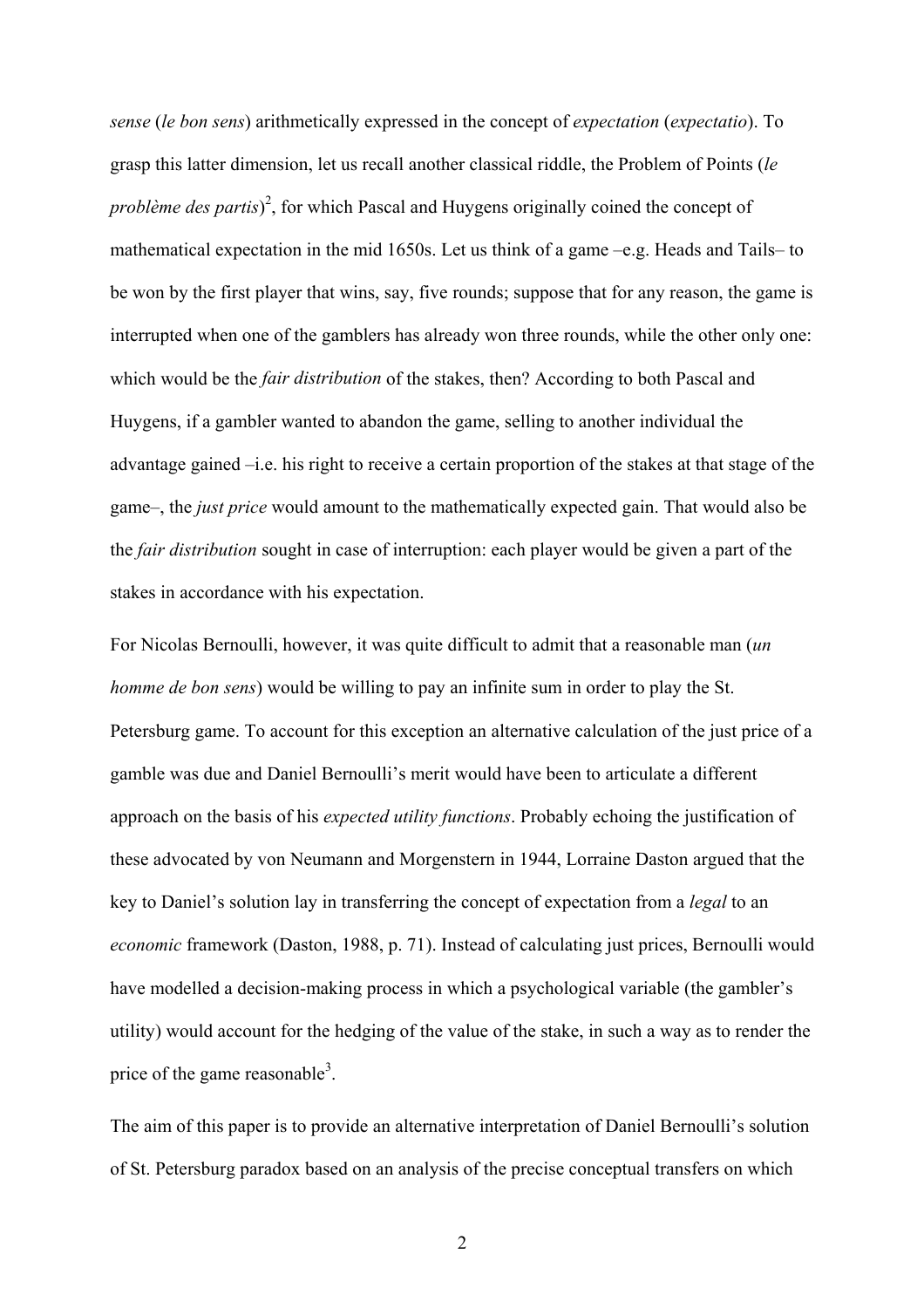was moulded upon. Following a suggestion by the late Ernest Coumet (Coumet, 1972), I will contend that the concept of *mathematical expectation* was itself constructed on the basis of a transfer which assimilated games and contracts, incorporating thus a juridical standard of fairness (*just prices*). I will argue that this criterion was the source of the contradiction perceived in the St. Petersburg's gamble by both Nicholas and Daniel Bernoulli, so that the latter's solution consisted namely in the replacement of a normative standard mathematically expressed by an alternative one. In this view, expected utility functions would convey a moral intuition on what constituted a judicious decision-making, rather than a positive model of certain types of economic behaviour.

In the next three sections, I will present the three conceptual transfers which constitute the original normative dimension of the concepts of mathematical expectation and expected utility. First, the assimilation of games and contracts operated by certain Schoolmen will be discussed. The second section is devoted to the formal analysis of this projection carried out by Pascal and Huygens to develop the concept of mathematical expectation. Finally, I will focus on the alternative analysis performed by D. Bernoulli to produce his expected utility functions. In order to render the discussion of these transfers more precise, I will draw on a particular theory of metaphor that I borrow from the cognitive linguist George Lakoff (Lakoff & Johnson, 1999). The virtue of this theory is that it deals with metaphors as mappings in quite a simple and intuitive way, and even those who do not share its principles may well accepted without much trouble just for the sake of the analysis.

# 2. 1556: GAMES AS CONTRACTS

There is, in fact, an ancient tradition in which a deal to gamble was assimilated to a sort of contract and there were a number of theological discussions of this analogy available before the XVI century<sup>4</sup>. However, as for the inmediate sources of the concept of mathematical expectation, I share Coumet's hypothesis (Coumet, 1972, pp. 591-ff) about the Spanish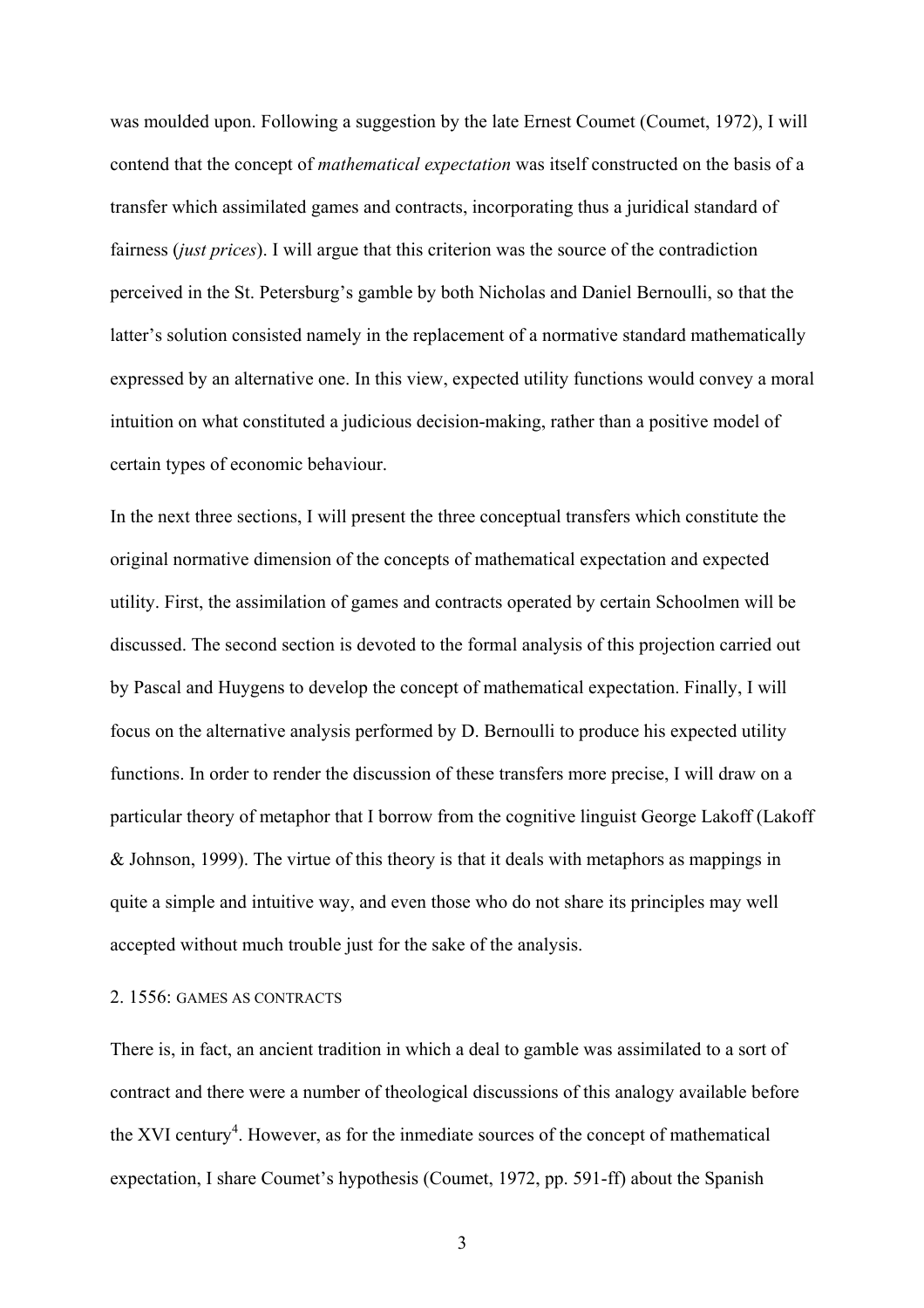Dominican Domingo de Soto (1495-1560) being the most likely source of Pascal's discussion. As a matter of fact, Soto's treatise *De Iustitia et Iure* was reprinted about thirty times (including eight in Lyon, two in Antwerp, and seven in Venice) before the end of the 16<sup>th</sup> century. This inaugurated a series of Scholastic monographs on the topics therein contained (at least twenty-two, taking account only of Spanish authors in a hundred-year lapse after its second edition, from 1567 to 1670). Among Pascal's closest friend there was a prominent jurist, Jean Domat, who could have well informed him of this Scholastic discussion<sup>5</sup>, of which, in any case, textual traces abound in the vocabulary deployed to introduce the concept of mathematical expectation.

The first step in my analysis will focus thus on book IV of *De Iustitia et Iure*<sup>6</sup>, which is devoted to the analysis of commutative justice, specially of property rights (*dominium*). The fifth question considers its transference, and the second article («Numquidnam per ludum dominium transferatur») discusses whether the gains acquired in gambling were legitimately owned or should be rather restored to the original owner. With a view to asserting the former, Soto proceeds by means of an analogy: a game would be a kind of contract voluntarily arranged by the gamblers, entirely similar to those employed to insure seaborne commodities, and therefore perfectly legitimate from a juridical standpoint.

Even though Soto does not provide an explicit statement of the analogy, a metaphorical mapping could be extracted from certain passages<sup>7</sup>. It would read as follows:

| Source domain      | <b>Target domain</b> |
|--------------------|----------------------|
| Insurance contract | Game                 |
| Partners           | Gamblers             |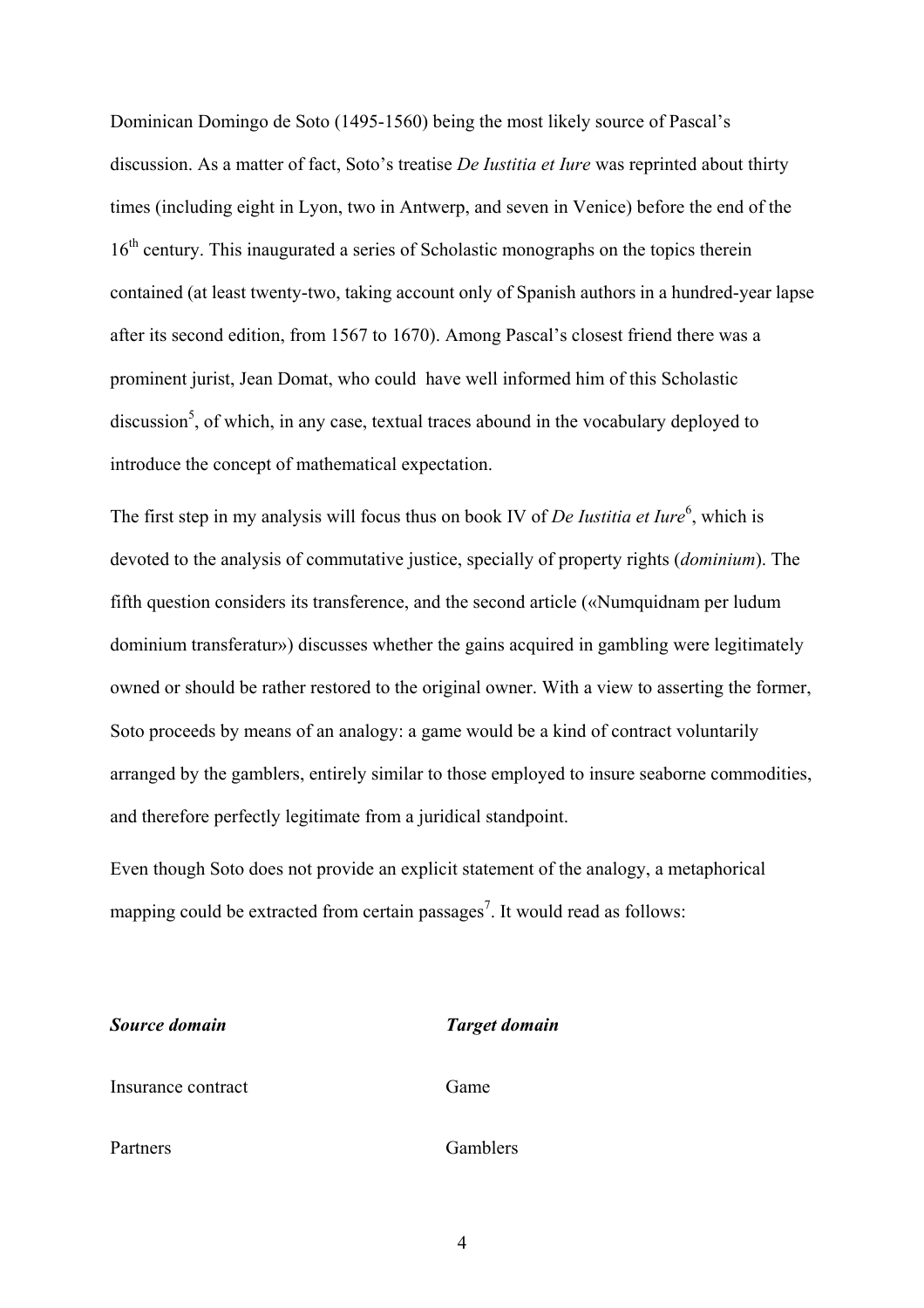| Investment (sors)                | <b>Stake</b> |
|----------------------------------|--------------|
| Gain / Loss                      | Payoff       |
| Risk ( <i>periculum sortis</i> ) | <b>Risk</b>  |

Expectation (*spes*) Expectation

The most relevant aspect of this mapping, insofar as our probabilistic inquiry is concerned, lies in the *inferential structure* mapped onto the target domain (games). For Soto had also discussed the fairness of insurance contracts, that is, whether there was anything usurious about them, and the criteria he established for their assessment applied also, as we will now see, to gambling contracts. According to Soto and the Schoolmen, in a fair insurance contract the partners constitute a kind of society; they are hence obliged to assume certain risks in the enterprise, if the contract is to be distinguished from a loan (risk being the criterion of ownership)<sup>8</sup>. Soto leaves the fixing of the just price of an insurance contract<sup>9</sup> to the partners involved, except for the following proviso: *the insurance policy* (i.e. the insurer's share of the expected profits) *must be in proportion to the risk assumed* (i.e. the insured capital)<sup>10</sup>.

In my view, this proviso constitutes what Lakoff would denominate the *invariance principle* of the metaphor<sup>11</sup>. According to Lakoff, a metaphorical mapping does not only consist of, say, *horizontal* (term to term) correspondences, but also of *vertical* relations, so that the stakes, the payoff and the risk –in the target domain- are linked through the concept of expectation, as their homologous terms were in the source domain. In other words, in case this proportionality rule between the insurance policy and the risk assumed was cancelled, the metaphor would be partially dismantled.

This invariance principle would be reflected in the very delicate balance existing between positive justice and prudence in the Scholastic tradition. Soto was arguing within a *natural*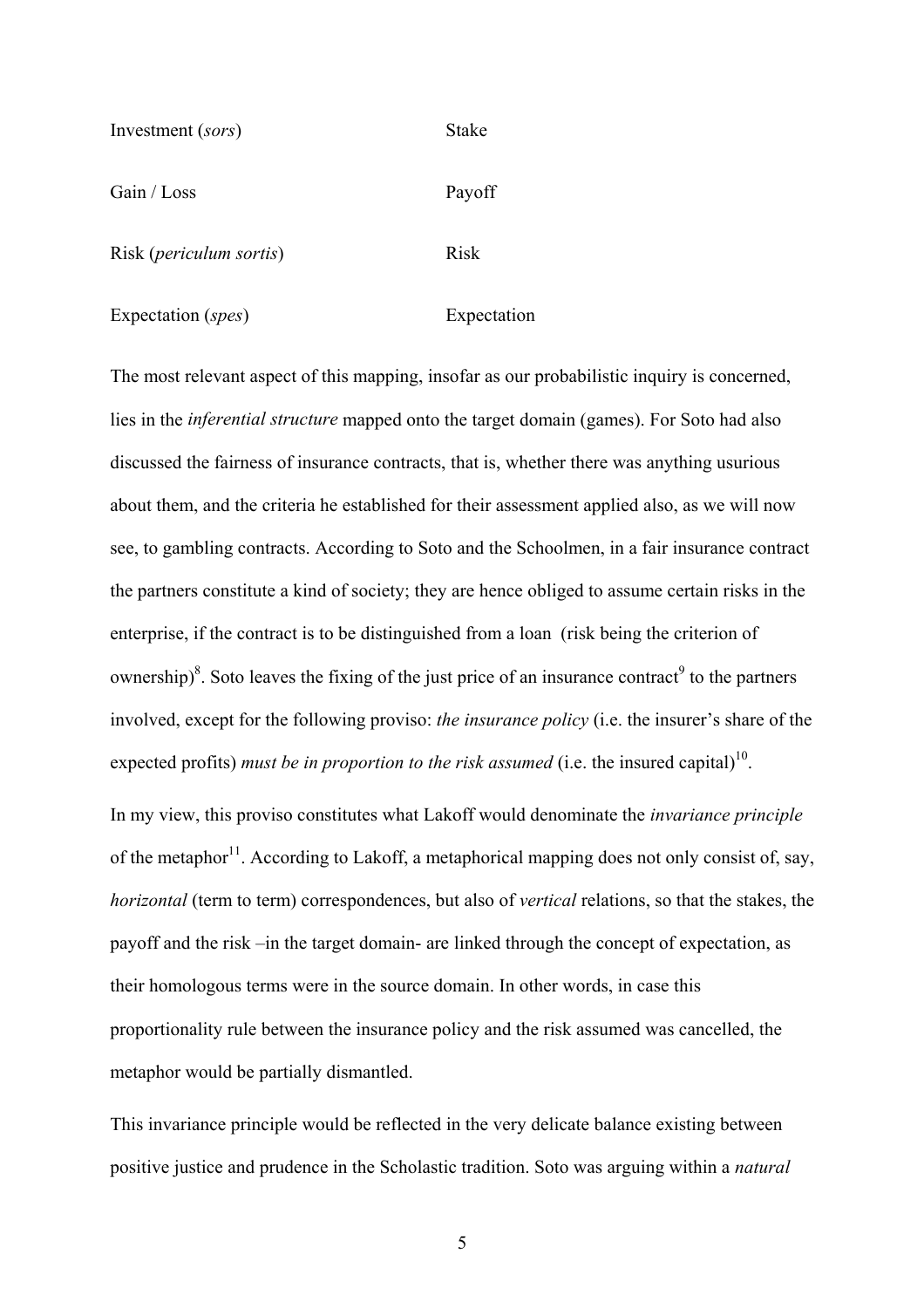*law* framework, not necessarily coincident with the positive legislation of every single country. Fixing the particular proportion that constituted a just price was a natural right of the partners to be exercised *prudentially*, i.e., without settled rules of universal application<sup>12</sup>. In my opinion, this is the source of St.Petersburg paradox as I will try to show later on.

# 2. 1654: IN SEARCH OF JUST PRICES FOR GAMES

In this section, I will try to show the extent to which this metaphor was still alive among those who formalised the concept of mathematical expectation, namely Blaise Pascal (1623-1662) and Christian Huygens (1629-1695). Two different sorts of traces might be found in their texts. On the one hand, there is lexical evidence of the presence of Soto's conceptual mapping scattered among the texts in which Pascal discusses the Problem of Points<sup>13</sup>, as in the following passage of his *Treatise on the Arithmetical Triangle* (1665):

To understand the rule of distribution, the first thing that should be considered is that the money the gamblers have bet no longer belongs to them, (do not belong to them anymore), since they have renounced ownership or owning it. (to own it). But they have received in exchange the right to expect whatever chance might give them, according to the conditions that were agreed beforehand.

Yet Since it is a voluntary law, they can break it at will. They can therefore quit the game at any stage and renounce whatever they might have expected of chance inversely to what they did on entering the game- so that they can regain the ownership of something. In this case, the distribution of what should belong to them should be strictly proportional to what they might rightfully expect from chance. It should be thus indifferent for any gambler to take this amount [of the stake] and retire or continue playing. This fair distribution is what we call the parti. (Pascal, 1963, p. 57)

Pascal speaks of gambling as Soto had done one hundred years before: «a contract is an action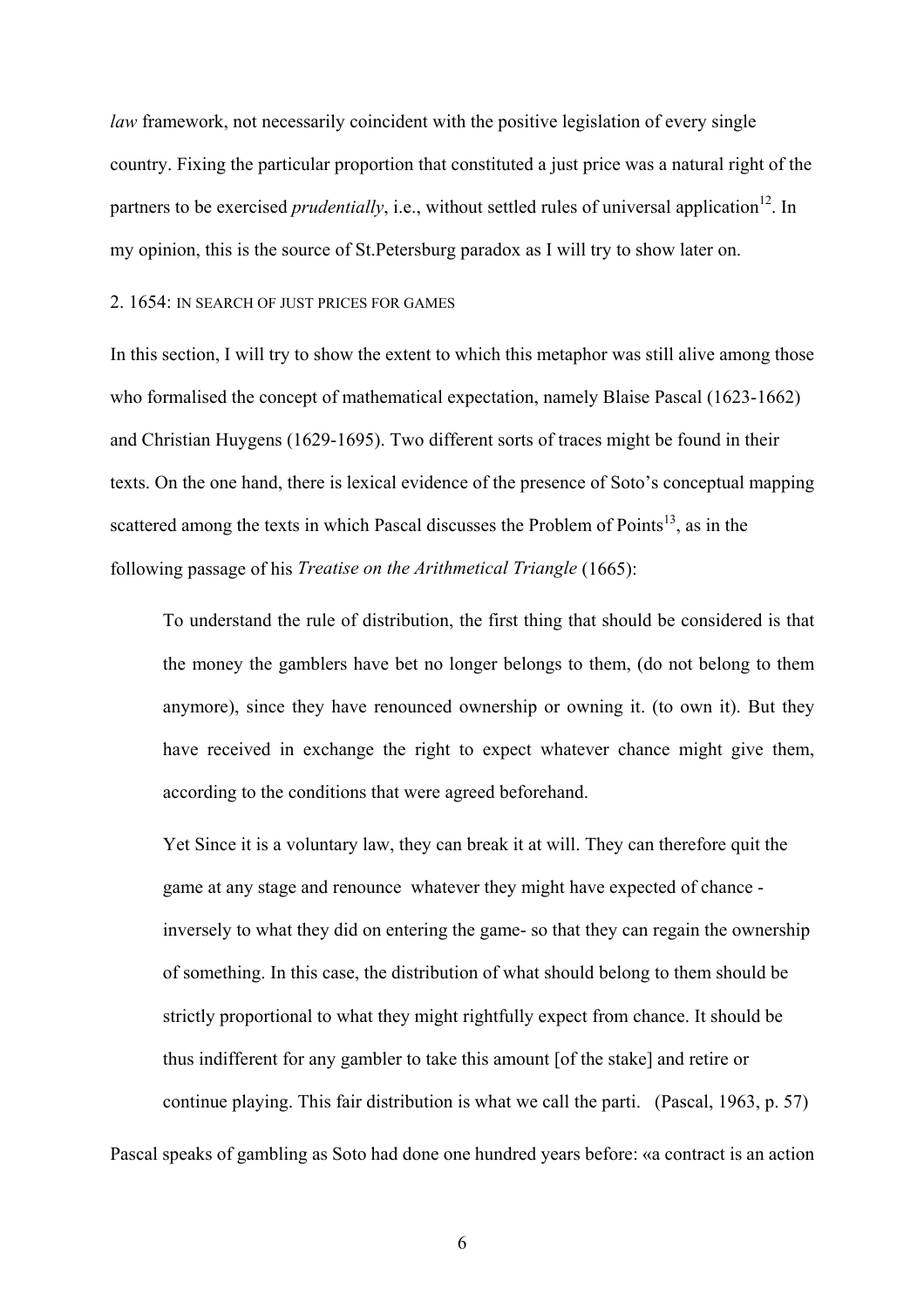between two people, from which a certain obligation arises for them both» (Soto, 1968, p. 541), i.e., «a voluntary law», that entitles the gamblers to expect (*attendre*) a certain gain. «It does not matter if the loser receives no compensation (*emolumenti*) whatsoever for his money (*pecunia*); since, as I said before, he put it at risk voluntarily expecting (*cum spe*) to get it back by chance» (Soto, 1968, p. 314). Besides this lexical vicinity, there is also evidence that Soto's proportional rule for the fixation of just prices (the invariance principle of the mapping) organised Pascal's argument concerning the Problem of Points. Let us recall that at issue was the fair distribution of the stake when the game had been interrupted before it ended. According to the passage already cited, for Pascal the gamblers should share it in proportion to the gain they are entitled to obtain at that moment, which is worth the money they would risk to enter the game then. In other words, balancing the risked capital and the expected gain, which was Soto's recommendation for settling just prices in this kind of contracts.

Additional evidence about the presence of our juridical metaphor among these early probability theorists might also be found in the arguments by means of which Christian Huygens (a doctor *in utroque iure*) mathematised the concept of expectation. Let us examine in this respect a few passages extracted from *De Ratiociniis in Ludo Aleae*, a short piece by Huygens after a brief stay in Paris and published in 1657 as an appendix of a compilation of mathematical questions edited by Frans van Schooten $^{14}$ .

In *De Ratiociniis...*, Huygens addresses the Problem of Points in a systematic way, restating, first of all, his *règle des partis*:

One's Hazard or Expectation to gain any Thing is worth so much, as, if he had it, he could purchase the like Hazard or Expectation in a just and equal Game. (Meusnier, 1992, pp.  $7-8$ <sup>15</sup>

He then proves the following proposition, concerning a two players' game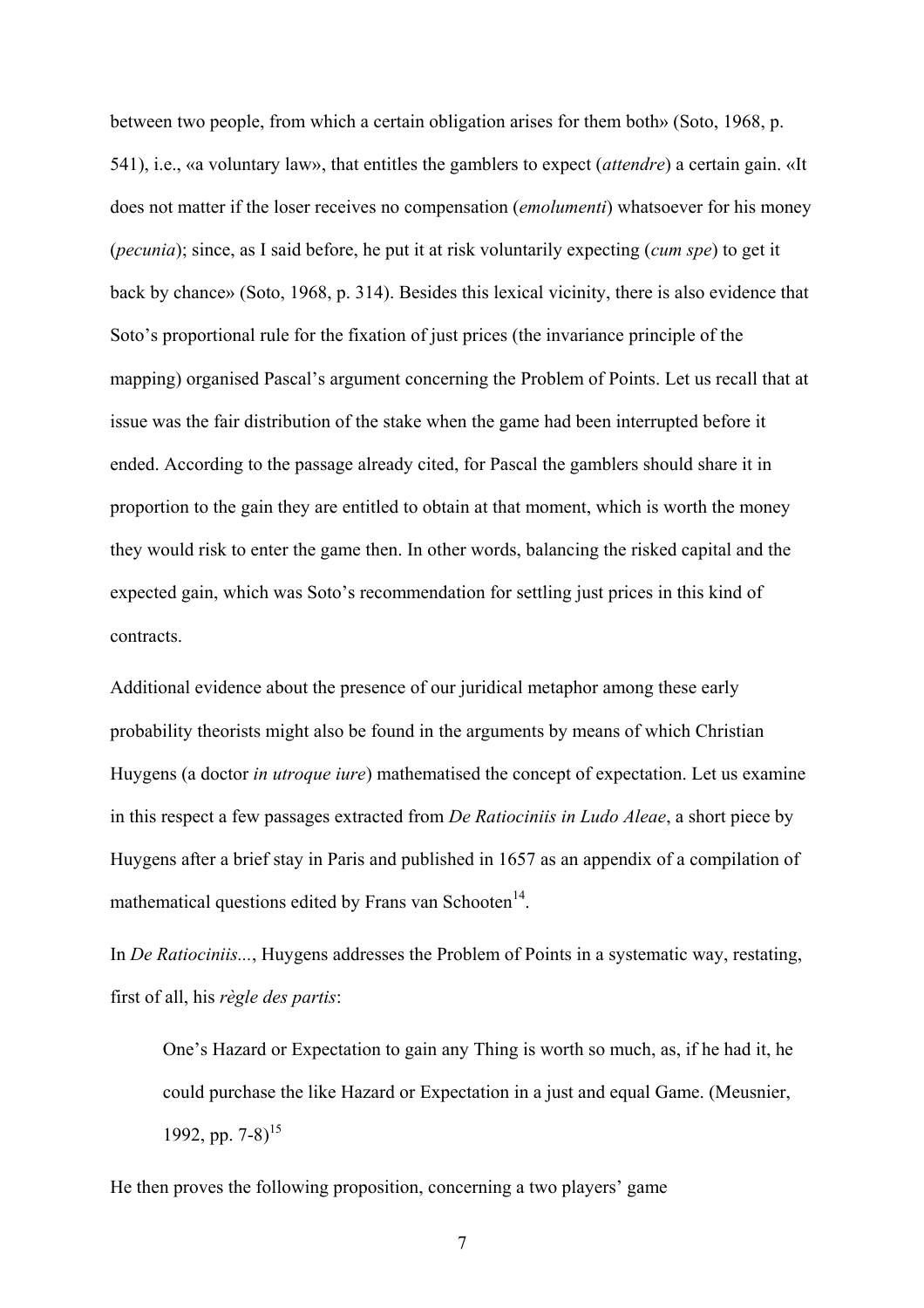If I expect either *a* or *b*, that I can obtain with equal facility, my expectation is said to be worth  $(a+b)/2$ . (Meusnier, 1992, p. 9)<sup>16</sup>

Note that *a* and *b* are the terms of a deed, that is, the winner's and the loser's payoff, respectively. According to the aforementioned *règle*, a gambler's expectation amounts to the price he had paid to enter a similar game, and, as long as both players assume equal risks, they are equally entitled to obtain *a* or *b*. For the same reason, there is only one price for them, still unknown: *x*. «Hic autem ludus justus est»: up to this point, the problem is entirely conceived in Soto's terms, no hint of probabilities yet.

Huygens then proceeds as follows: given that both players have paid (bet)  $x$ , the stakes will amount to 2x. If the loser obtains *b*, the winner will gain 2x-b, that is, *a*. It is easy to see, then, that  $2x-b = a$ , and hence:  $x = (a+b)/2$ . If a third gambler wants to replace one of the two at a certain stage of the game, here is a method to calculate *quo pretio me eam ipsi vendere aequum sit*. There also lies a very significant deviation from one of the Schoolmen's central insights, their reluctance to fix a definite value for just prices.

Even if Huygens was still trying to fix a fair price reasoning along the schema originally settled by Soto, it must be noticed that this mathematised concept of expectation replaced a prudential proportion for a well defined arithmetical mean. I.e., instead of leaving to the prudential deliberation of the gamblers the fixation of the proportion between risk and betting they estimate most convenient in each particular case, the mathematical expected gain of a gamble settled its just price once and for all. I contend that it is the generality of this rule what was put at stake by the St. Petersburg's game: Huygens' calculating procedure yielded its *a priori* just price, but this was such that no reasonable gambler would be willing to pay it. In the following section, I will discuss this interpretation of the paradox, while the final one will be devoted to analyse the conceptual foundations of the mathematical solution proposed by Daniel Bernoulli.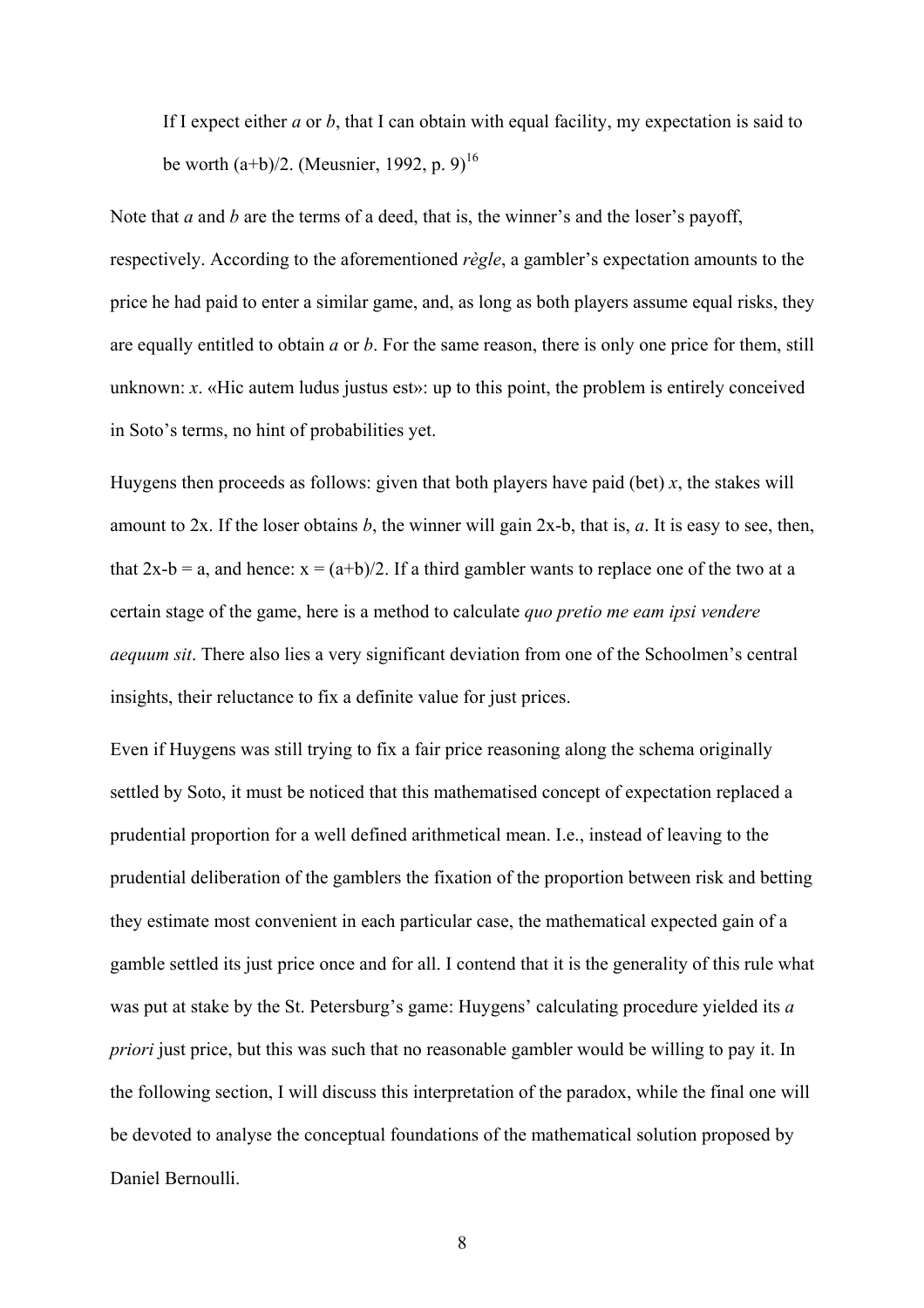#### 3. 1738: THE PARADOX OF JUST PRICES

At the beginning of the  $18<sup>th</sup>$  century, the technical concept of expectation was still not distinguished from its ordinary usage, as can be inferred from a scholium in *Ars conjectandi*, Huygens' opuscule, which had been reproduced and annotated by Jacob Bernoulli (1654- 1705) himself<sup>17</sup>. The book was published eight years after Jacob's death by his nephew Nicolas (1687-1759), a doctor *in utroque jure*, and, as we already know, author of our paradox.

In his correspondence with Pierre Rémont de Montmort, Gabriel Cramer and Daniel Bernoulli, additional traces of our juridical metaphor are to be found: according to Nicolas, the paradox affected its very foundations, as stated in a letter addressed to Montmort, dated 20th February 1714:

From all this, I conclude that the just value of a certain expectation is not always the mean that we obtain through dividing by the addition of all possible cases the sum of the products of each expectation by the number of cases that yield it. This goes against our fundamental rule. (*apud* J.Bernoulli, 1975, p. 558)

In other words, there would be an exception for the general rule for the calculation of just prices stated by Huygens. In his doctoral dissertation *De usu artis conjectandi in iure* (1709), Nicolas Bernoulli had inverted Soto's metaphorical projection, applying the mathematical concept of expectation to the analysis of naval insurances<sup>18</sup>. In *On the Law of War and Peace* (II, 12, 23) Grotius, whose authority Nicolas claimed to determine the legal status of naval insurance contracts (Bernoulli, 1975, p. 318), argued that such price should be estimated according to the *common estimation*. Now, according to Nicolas, the merchants could *sell their expectations* (*spei alteri vendere*) on the basis of a a *fair and rational* (*jure et rationaliter*) anticipation of its value (Bernoulli, 1975, p. 318). In other words, contracts could now be analysed as games, so that the mathematical calculation of their prices would conform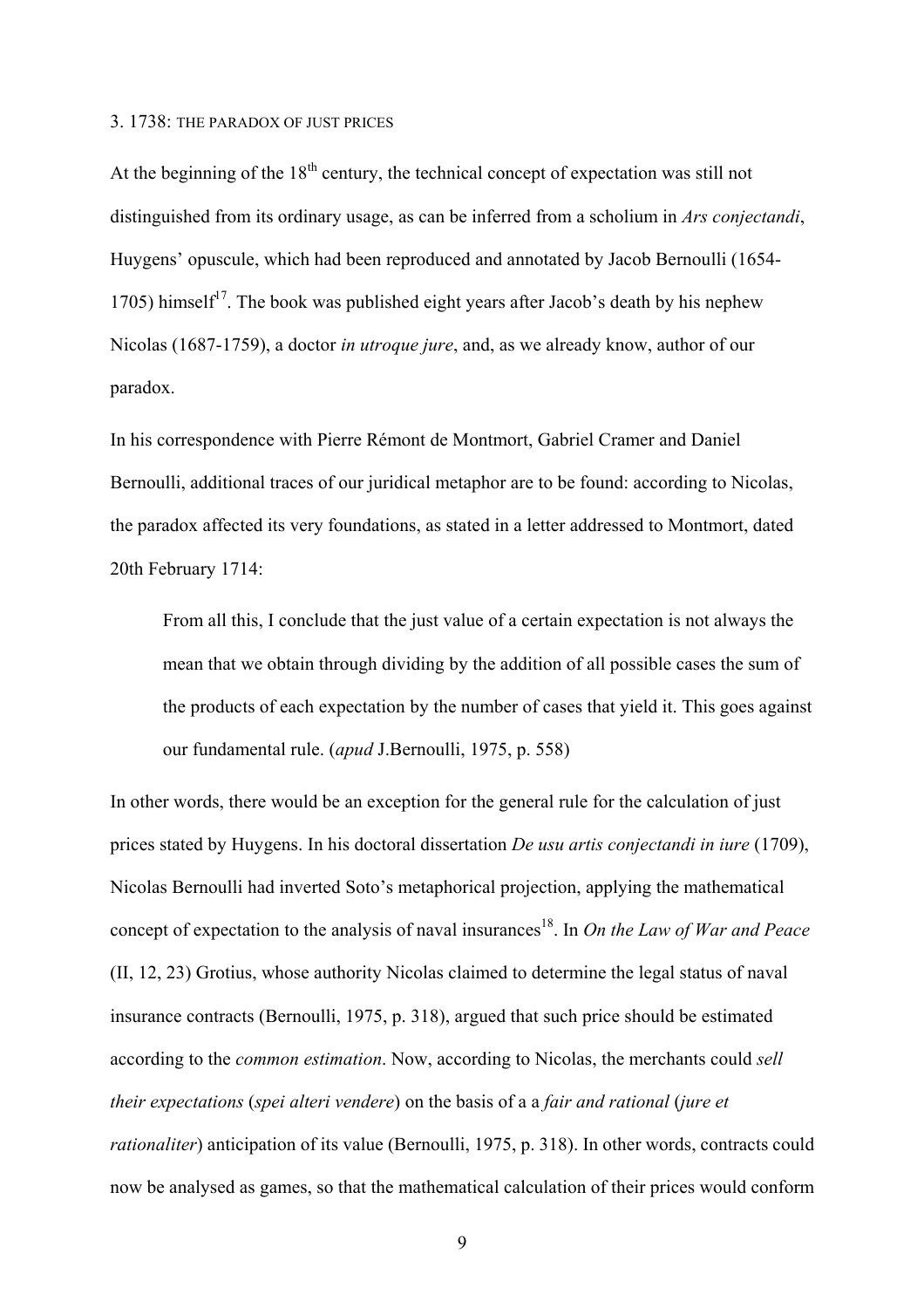to the fair ordinary estimation discussed by both Soto and Grotius<sup>19</sup>.

The paradox in St. Petersburg's gamble would arise in the contradiction between the value calculated in accordance with Huygens arithmetical rule and such ordinary estimation. The risk of losing and the hope of gaining had "no proportion to the event", and therefore could not be considered fair. To correct this, Nicolas would have liked to solve the paradox in strictly juridical terms, as revealed in his response to his cousin, dated 5th April 1732, after receiving Daniel's *Specimen* (1738)<sup>20</sup>

It is not a question of measuring either the utility or the pleasure we obtain from a sum of money we might gain. Neither is it a question of looking for an equivalence between any of them, but rather to discern the amount of money that one gambler is obliged to pay to another, according to justice or fairness, for the advantage that he hands him in this particular game of chance -or in any other sort of game-, so that the game could be considered equitable. [...] (*apud* Bernoulli, 1975, p. 566)

For his part, Daniel seems to have been perfectly aware of his cousin's concerns, despite his holding quite a different view. The opening paragraph of his *Specimen...,* referred to Nicolas' *regle fondamentale*, reads as follows:

Proper examination of the numerous demonstrations of this proposition that have come forth indicates that they all rest upon one hypothesis: *since there is no reason to assume that of two persons encountering identical risks, either should expect to have his desires more closely fulfilled, the risks anticipated by each must be deemed equal in value*<sup>21</sup>. No characteristic of the persons themselves ought to be taken into consideration; only those matters should be weighed carefully that pertain to the terms of the risk [*ad conditiones sortis*]. The relevant finding might then be made by the highest judges [*iudices supremi*] established by public authority. (Bernoulli, 1954, pp. 23-24)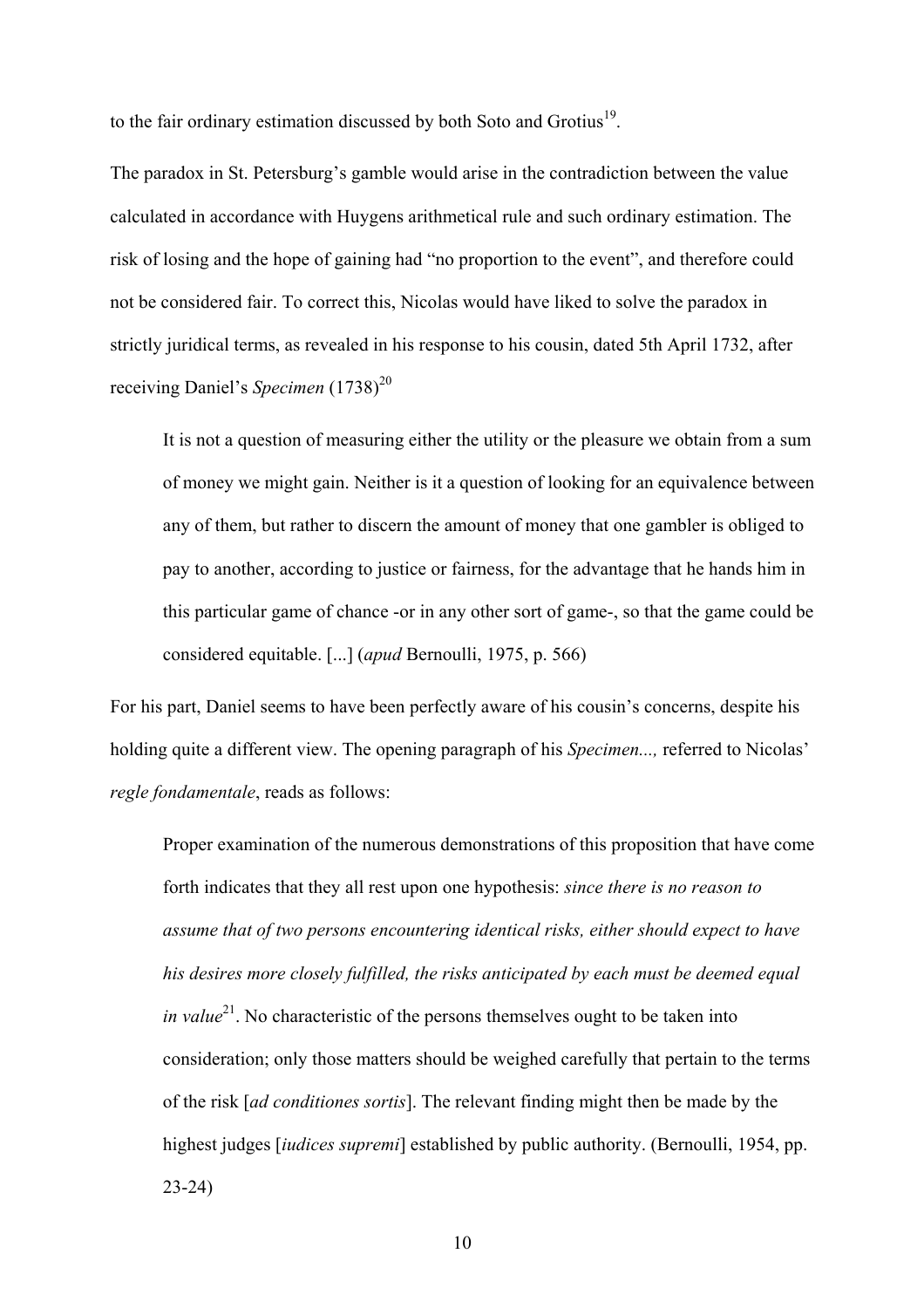Besides, once he had introduced the concept of *emolumentum* and its mathematical development (§§3-12), Daniel announces his purpose of building up «a complete theory», «as has been done with the traditional analysis» (*hypothesi communi*). He gives no hint of what that *traditional theory* is, other than an alternative account of some «significant points among those which at first glance occurred to me»: i.e., *games of chance* (§§ 13-14) and *naval insurances* (§§ 15-16: let us recall Soto); then, in the final paragraphs of the *Specimen...*(§§ 17-19), he presents his solution of the St. Petersburg paradox.

It is clear that both cousins were moving along the same metaphorical paths: games were still treated as contracts, and the St. Petersburg paradox was perceived as a glaring exception to the mathematical rule that enabled the jurist to solve the Problem of Points. The question is whether Daniel intended to replace an old juridical theory by an economic approach –as defended by Lorraine Daston–, or rather to shift the grounds of the discussing reintroducing prudential considerations. The only way to assess it is through a detailed examination of the argumentation displayed in his 1738 paper, since there is no other parallel text available. Our analysis will discuss first Bernoulli's conceptual turn regarding the juridical view of mathematical expectation, and how it is later reflected in his concept of *emolumentum*.

# 4. WHAT WAS DANIEL BERNOULLI TRYING TO ACCOMPLISH?

But really there is no need of judgement [*iudicia*] but of deliberation [*consilia*], i.e., rules [*regulae*] would be set up whereby anyone could estimate his prospects from any risky undertaking in light of one's specific financial circumstances. (Bernoulli, 1954, p. 24)

«Non iudicia sed consilia». It seems to me that an accurate reading of these two terms, *iudicium* and *consilium*, would be extremely helpful in order to understand Daniel's point. Both terms admit an informal reading, but their opposition suggests a technical one, since in classical Roman Catholic theology (that of Aquinas and Soto) *judgement* and *deliberation*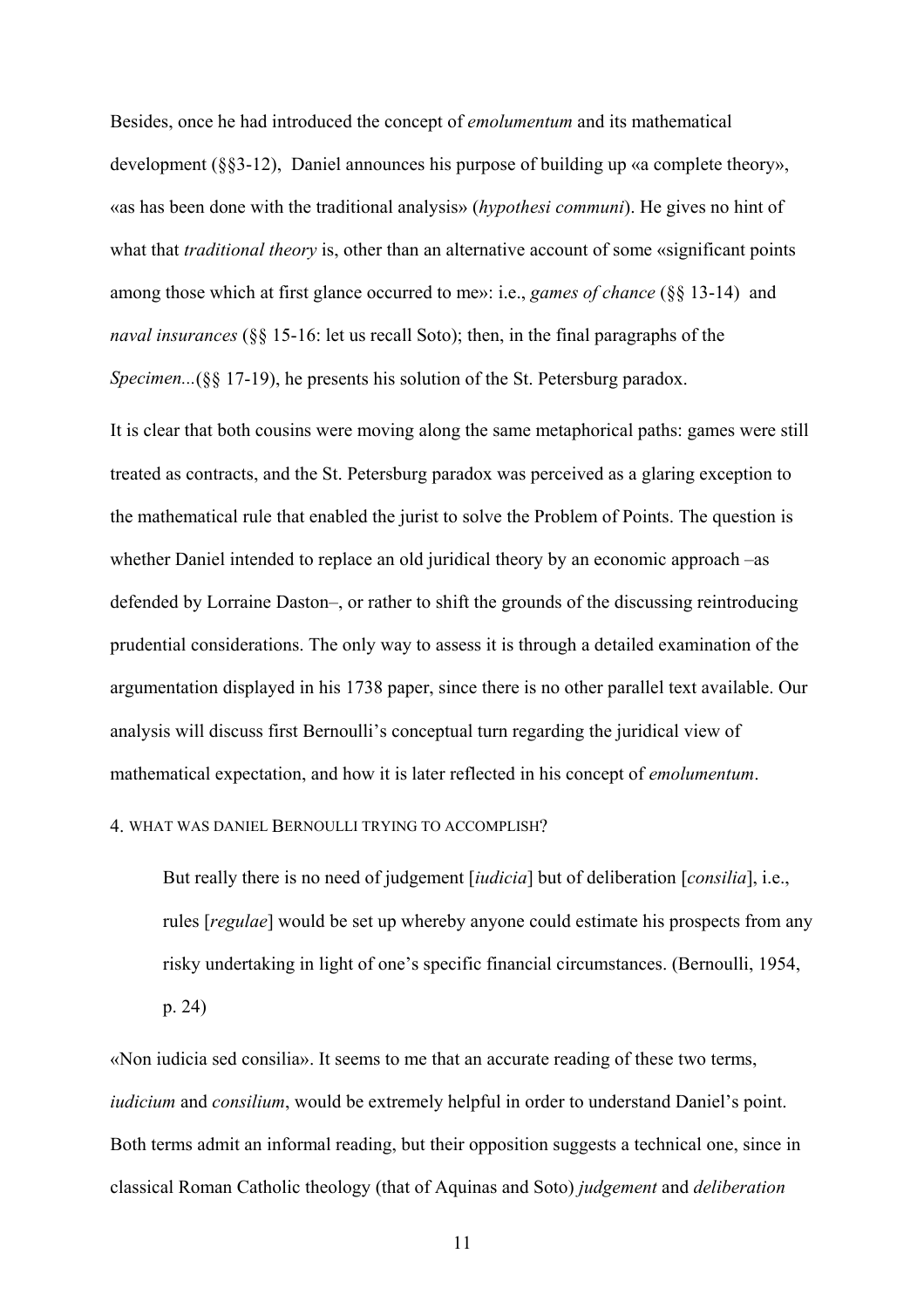received a separate treatment. According to Aristotle [e.g., *EN*, III 3, 1112a18-ff] and Aquinas [*S.Th.*, I-II, q.14], *deliberation* (*boúleusis* in Greek*, consilium* in Latin) consisted of the assessment of the different means available to attain an intended end, whenever no fixed criterion could account for the variety of contingent circumstances involved in its achievement. It was a matter of *prudence* and, as such, related to *morals*, while, in turn, *judgement* concerned *politics*, it had to do with law 22.

Note, in addition, that Bernoulli equated *concilia* with *regulae*, which were no foreign notions among the Schoolmen. As a result of a moral process (described in *S.Th*, I-II, qq.6-21), rules were, indeed, set up to assess the proper attainment of our ends<sup>23</sup>. According to Bernoulli, a rule would be, for instance, the proposition that states how to calculate expected values, or his own proposition concerning the estimation of expected utilities (*emolumenta media*). Rules, in Bernoulli's view, are closely connected with *consilia*, where the Latin term *consilium*  combines both *deliberation*, as translated above, and *advice*, as employed by Bernoulli in the following passage:

Another rule which may prove useful can be derived from our theory. This is the rule that it is *advisable* to divide goods which are exposed to some danger into several portions rather than to risk them all together (Bernoulli, 1954, p. 30; italics added).

The point is that rules would be not only a result of individual deliberation, but also a means of advice, i.e. criteria of intersubjective assessment: after applying his rule to the assessment of naval insurances, Bernoulli concludes:

A man would act *unadvisedly* if he were to offer to sponsor this insurance for six hundred rubles when he himself possesses less than 29878 rubles. However, he would be *well advised* to do so if he possesses more than that amount. (Bernoulli, 1954, p. 30; italics added)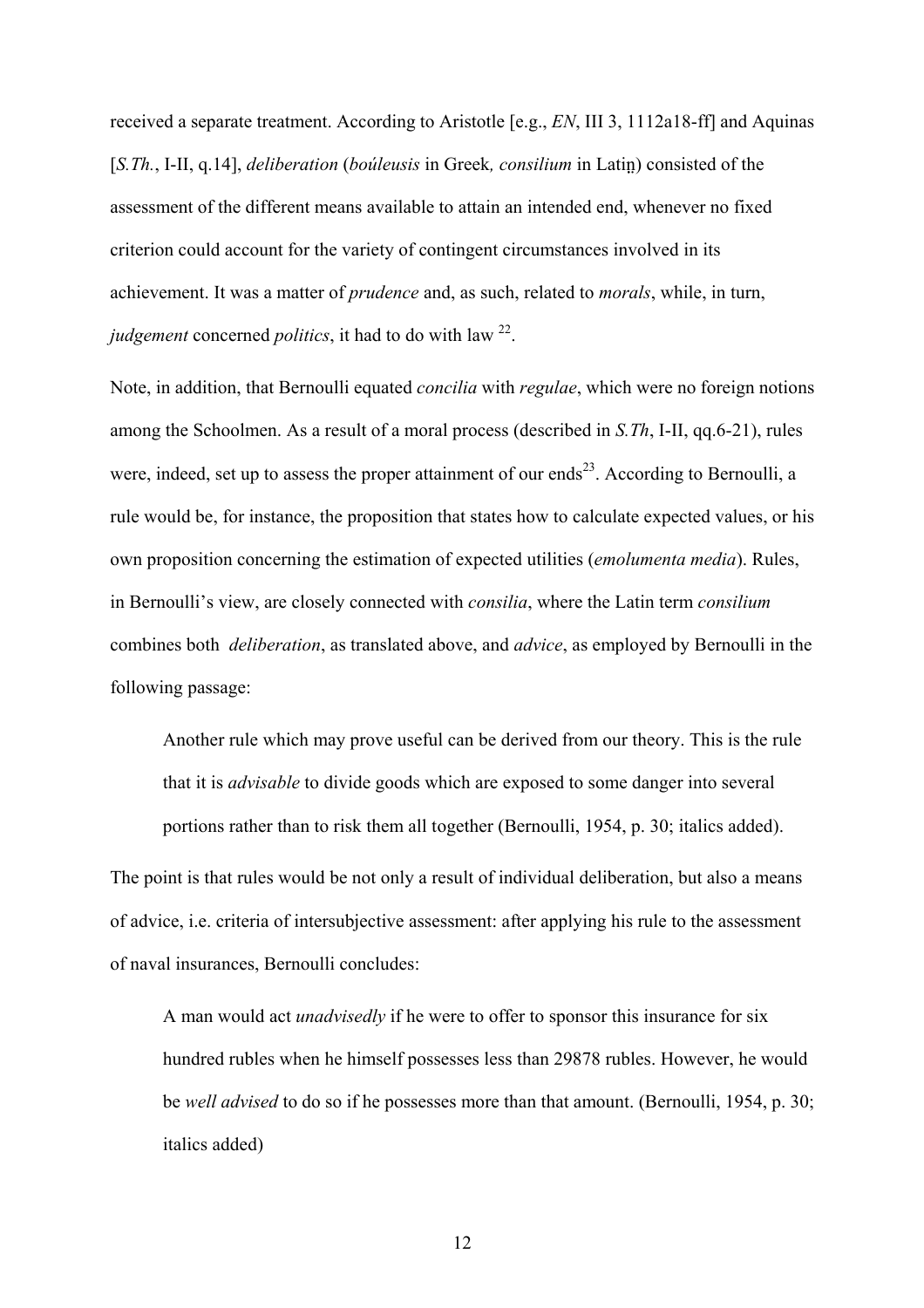To advise was also a part of the scholastic doctrine of *consilium*, once again in accordance with Aristotle<sup>24</sup>. In any case, even if Bernoulli were somehow familiar with those philosophical doctrines, it would be obviously absurd to make him a Schoolman. If he was actually attempting to set up a theory, those allusions could simply indicate that he wished to place it in the traditional domains of prudence, which do not coincide with those of the Law. However, Bernoulli's fundamental concern was not speculative: his «new theory on the measurement of risk» was entirely aimed at solving the St. Petersburg paradox. He was not only introducing the basics of a doctrine concerning deliberative rules, perhaps an ethical one: *he stated a deliberative rule* (non iudicia sed consilia) *aimed at improving our actual behaviour under uncertainty*.

The substitution of a bounded payoff function for the mere expression of the monetary gain to make the series representing expectation converge also had to be justified in nonmathematical terms. Therefore, Bernoulli argued -against his cousin- that engagement in risky enterprises was not primarily motivated by the justice of its price: it was an individual decision, based on *prudential* criteria. Consequently, the mathematical concept of expectation could be prudentially restated.

The normative justification of this prudential criterion would be its coincidence with the ordinary practice of price estimation, defended, as we have seen, by the theorists of naval insurances. "All our propositions harmonize perfectly with experience", argued Bernoulli (1954, p. 31), since "a person who is fairly judicious by natural instinct might have realised and spontaneously applied much of what I have here explained" (*ibid*.). Therefore, he proceeds to restate in his own terms "the procedure customarily employed by merchants in the insurance of commodities transported by sea" (Bernoulli, 1954, p. 29). This is precisely the sort of justification for deliberative criteria to choose among uncertain prospects that the Aristotelian tradition could provide: the imitation of the deliberative patterns of those who we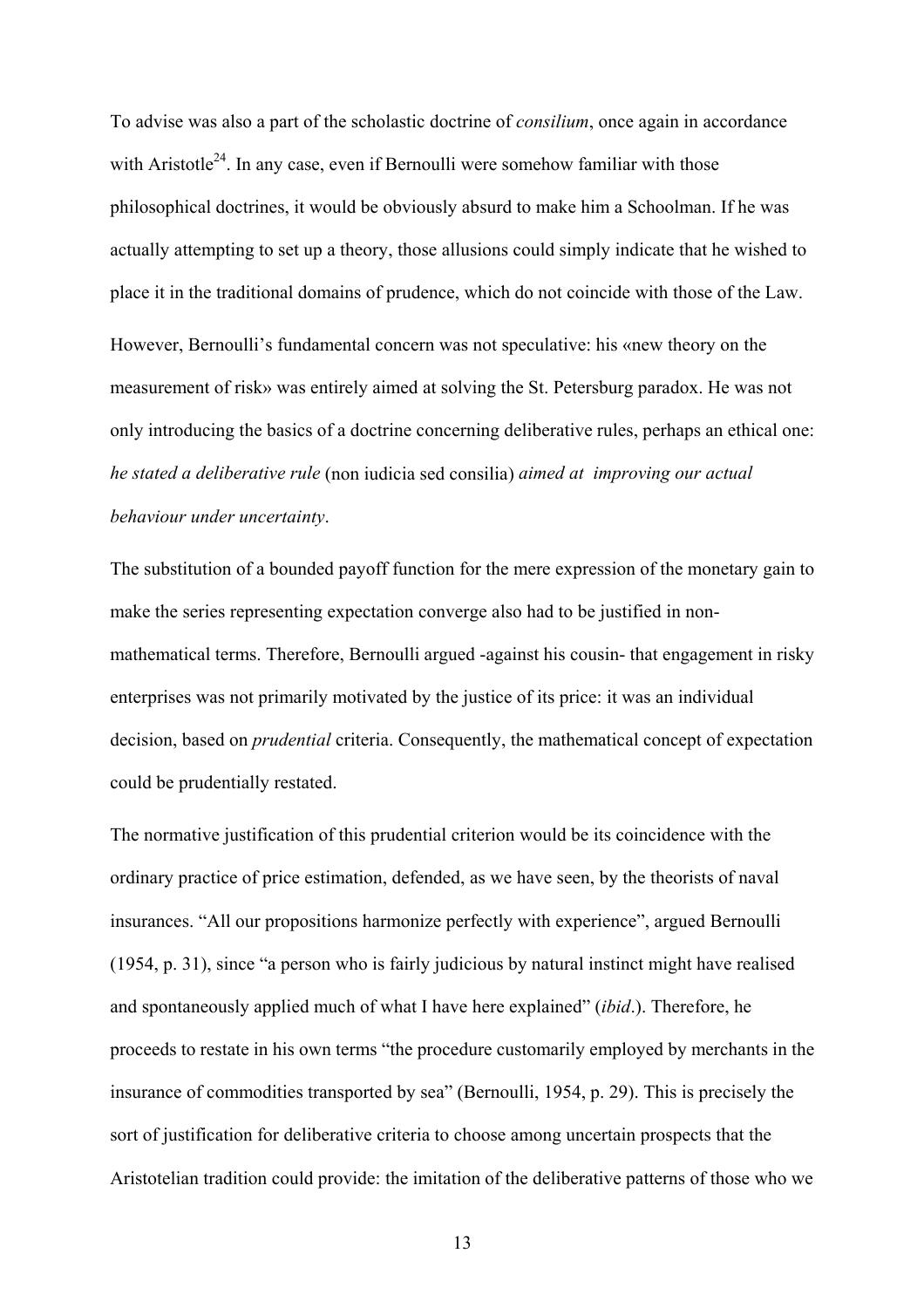consider wise decision-makers (Vega,  $1998$ )<sup>25</sup>.

The Bernoullian notion of *emolumentum* comes to the fore now , because, in the Scholastic tradition, *common utility* was the key concept for the prudential estimation of natural prices<sup>26</sup>. If Pascal and Huygens had transformed that intersubjective criterion into an objective algorithm, Bernoulli converted it into an individual rule of behavior. All of them retained its normative dimension: Pascal spoke of the Law; Bernoulli, of deliberation.

That moral overtone can be clearly perceived in a well-known letter addressed by Gabriel Cramer to Nicolas Bernoulli, dated 21 May 1728 (*apud* Bernoulli, 1975, pp. 560-61]. Trained in philosophy, and being himself a part-time lecturer in the same discipline, Cramer had named *Esperance Morale* what Bernoulli knew as *emolumentum medium*, and so, *morally speaking* (*moralement parlant*), discussed the *moral value of wealth* (*Valeur Morale des Richesses*), the moral value of goods (*Valeur Morale des Biens*). Bernoulli was plainly sympathetic to Cramer's approach, to the extent of reproducing a substantial part of his letter in his *Specimen...*: their respective theories were «so similar», that it seemed to him «miraculous» that they had «independently reached such close agreement on this sort of subject» (Bernoulli, 1954, p. 33).

Cramer's rule, entirely assumed by Bernoulli (*quod meum quoque est*), stated that:

Sensible men should estimate money proportionally to the use they can make of it. (*apud* Bernoulli, 1975, 560).

Cramer also equated the moral expectation of a certain gain with *the pleasure* (*le plaisir*) one hopes to derive therefrom –a correlative amount of *pain* (*chagrin*) would be expected in case of loss. The psychological connotation of these two terms (also employed by Nicolas Bernoulli in his aforementioned letter to his cousin) may have suggested a parallel reading of Bernoulli's *Specimen...*, in which *emolumentum* was to be translated as *utility*, being an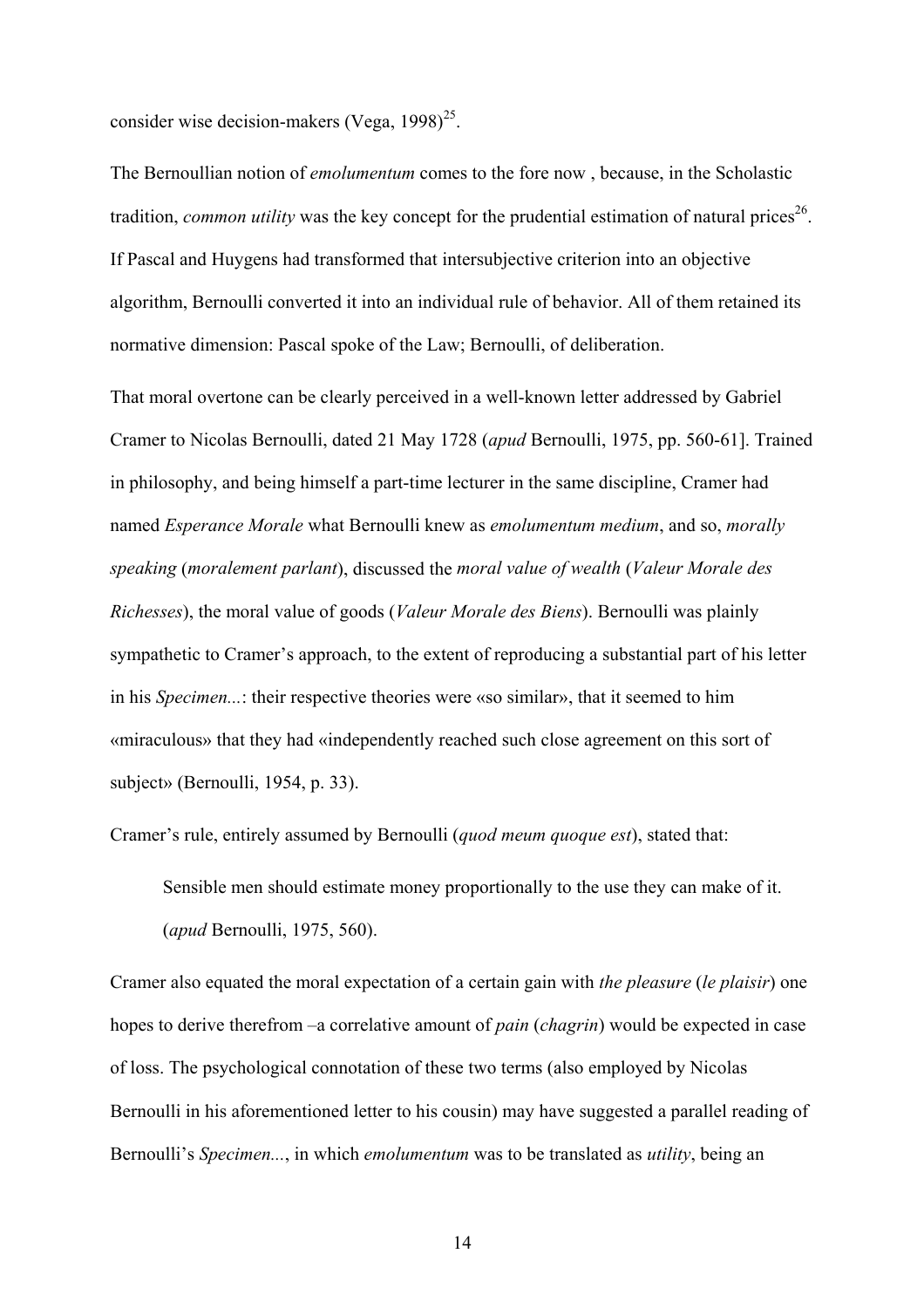antecedent of the marginalist view (e.g., Kauder, 1965; Schlee, 1992).

A more accurate interpretation of *emolumentum* could be obtained, in my opinion, if we locate it within the juridical and economic framework discussed above. Let me examine, firstly, Bernoulli's presentation of the concept: it is introduced in §§3-5, while §§6-11 provide a mathematical account of its estimation. The starting point of his argument is the following example: suppose that a poor man is given a lottery ticket that will yield with equal probability either nothing or twenty thousand ducats: would he be wrong if he sold it for nine thousand ducats? And what would happen, in case he was rich? In order to obtain a rule (*regula*) that could account for both cases, instead of mathematical expected values, Bernoulli states:

The determination of the *value* of an item must not be based on its price, but rather on the *utility* it yields. The price of an item is dependent only on the thing itself and is equal for everyone; the utility, however, is dependent on the particular circumstances of the person making the estimate. (Bernoulli, 1954,  $24$ )<sup>27</sup>

Bernoulli does not define *emolumentum* in his paper, nor does he provide a single synonym for it, except for the aforementioned comments on Cramer. Therefore, it would not be absurd to suppose that most of his contemporaries –at least, the readers of scientific journals- would have understood what he meant solely by virtue of their linguistic training.

The most probable origin of *emolumentumt* is the verb *emolo* (to grind out): thus *emolumentum* would be *the payment to a miller for the grinding of,* say*, corn* (*e.g.,* Ernout & Meillet, 1939, *s.v*.). Latin synonyms were *lucrum*, *quaestus*, *compendium*, *fructus* or *redditus*  (*e.g.*, Lewis, 1993, *s.v.*), and so it is mainly translated as *advantage* or *benefit*, whereas in medieval Latin it was read as *effect*, *progress* or *achievement*28. That was also the primary sense it acquired in French<sup>29</sup>, whereas no German term was apparently derived therefrom. It is also sometimes possible, when translating from classical Latin, to translate *emolumentum* as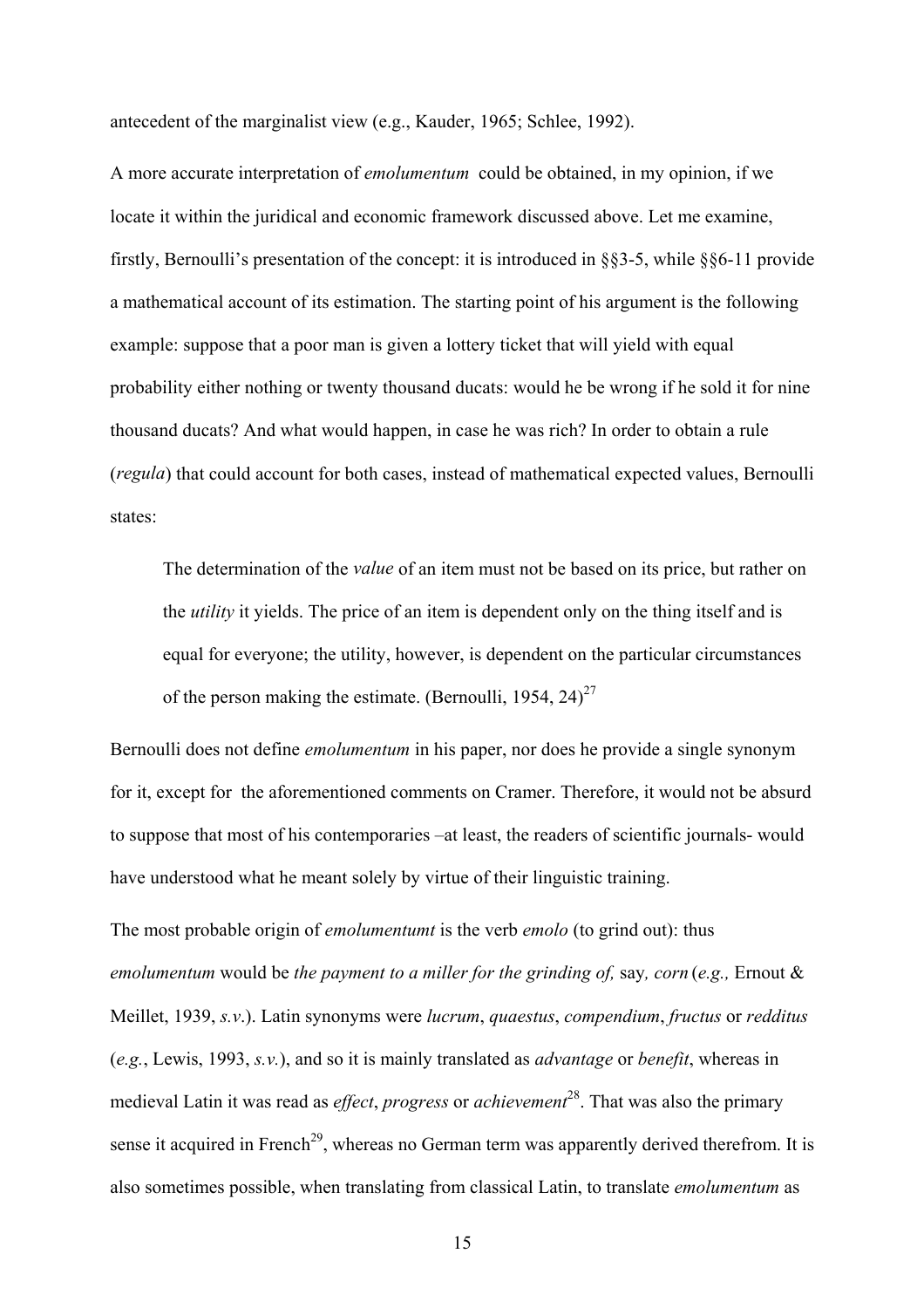*utility*, though it usually happens that the latter may be exchangeable with any of the aforesaid terms, as there is no sharp contrast between them.

On the other hand, Bernoulli almost always employs e*molumentum* with reference to the concept of *lucrum* (gain), since that was the chief mathematical statement of the *Specimen...*:

Ita vero valde probabile est *lucrulum quodvis semper emolumentum afferre summae bonorum reciproce proportional* (Bernoulli, 1982, p. 224)

Now it is highly probable that *any increase in wealth, no matter how insignificant, will always result in an increase in utility which is inversely proportionate to the quantity of goods already possessed*. (Bernoulli, 1954, p. 25)

In  $\S$  3-12, for instance, both terms are implicitly or explicitly linked thirteen times, while *emolumentum* only appears unconnected with *lucrum* three more times. *Lucrum* is related to *emolumentum* by verbs such as *afferre*, *accipere*, *venire* or *evenire*.

Given that these two words were often synonymous, it may have been a bit strange for a Latin reader to find them together. In such a huge corpus as the *Patrologia Latina* is, *emolumentum*  and *lucrum* very rarely appear next to each other, and when they do, they are most often exchangeable, or at least, they both present an analogous denotation.<sup>30</sup>

*Emolumentum* also had a special connotation when used in legal contexts, to mean the *financial advantage* derived from (or inherent to) a certain wealth<sup>31</sup>. Let me quote Soto again:

It does not matter if the loser receives no compensation whatsoever for his money since, as I said before, he put it at risk voluntarily expecting to get it back by chance. (Soto, 1968, p. 314)<sup>32</sup>

To sum up, in my view, the most adequate translation of Bernoulli's *emolumenta* would be certainly utility, provided that it is not opposed to *gain*, as if the former meant a kind of subjective (say, psychological) magnitude, and the latter its objective reference (say, cash).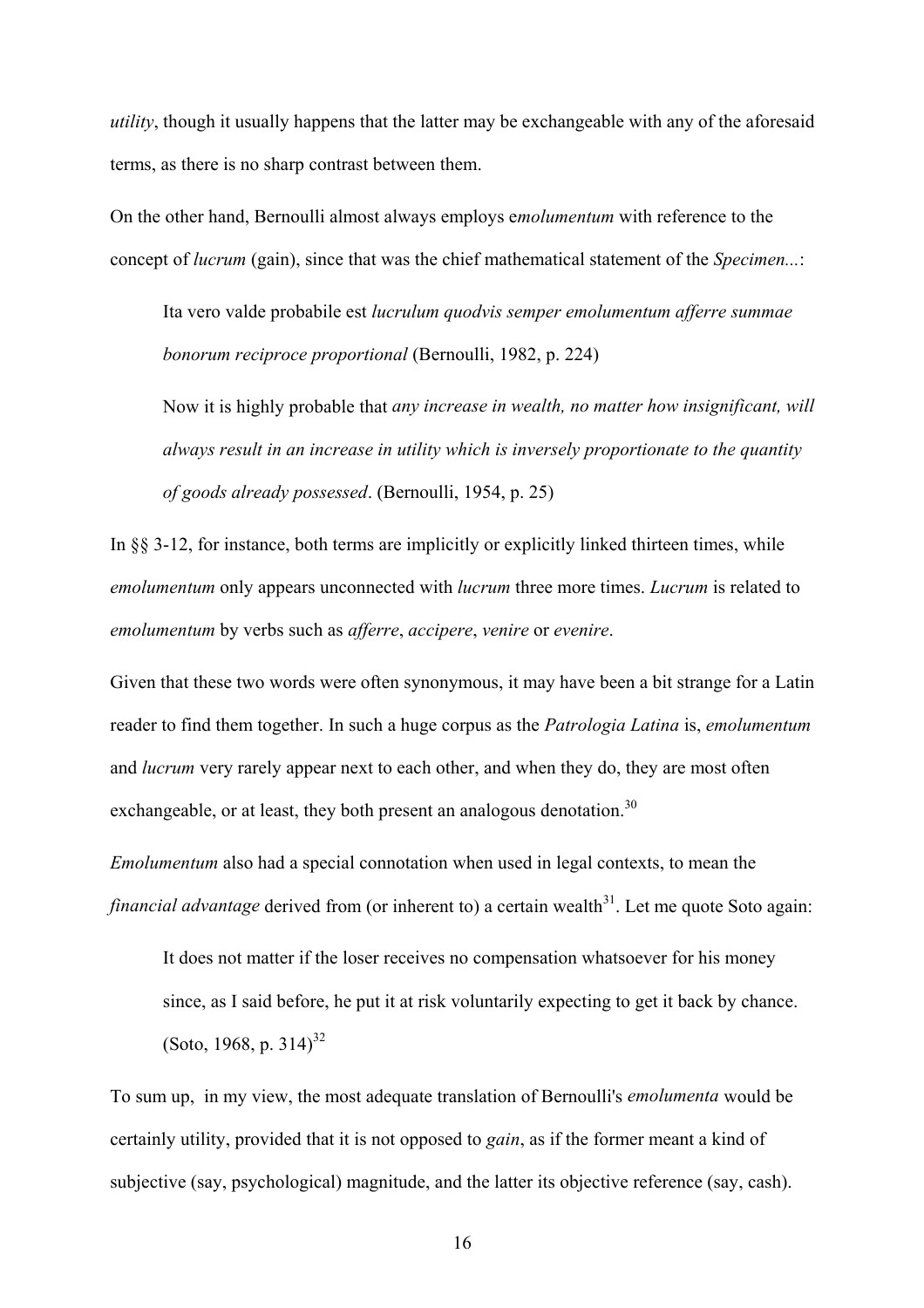*Emolumentum* was usually employed regarding somebody's interests, as it consisted in the output of his pursuit. Hence, *emolumenta* were, right from the beginning, *useful* or *pleasant*  things, no matter whether *material* or *immaterial*, and not the quality of being useful or pleasant itself. As I see it, that translation would be entirely consistent with the theological framework discussed above, since in the Aristotelian tradition utility and pleasure were concomitant with the attainment of an intended end, and could not be dissociated therefrom [*EN*, 1172a20-ff].

## 5 CONCLUDING REMARKS

Though the analysis of the origins of the expected utility functions is far from closed, I think that there is substantial evidence for what I consider the main conclusion of this piece: they were conceived namely as normative models of individual rationality, on the basis of which prudent decisions could be made. This does not imply that they were void of empirical content (Bernoulli, 1954, p. 31), quite the opposite: a prudential procedure is grounded on past experiences, particularly those of whom we consider wise decision makers. In the end, this interpretation of expected utility functions is not as deviant as it might seem to be at first: it is precisely the one advocated by Leonard J. Savage (against von Neumann & Morgenstern) when he built this functions into his *Foundations of Statistics* as a normative standard of probabilistic rationality –(Savage, 1972, p. 57). The underlying motivation of this alternative was precisely to account for the exceptions (Allais Paradox, in Savage's case) that inevitably appear when we try to generalize expected utility into a scientific model of economic behaviour. In this respect, the discussion of the origins of the concept of mathematical expectation carried out in this paper suggests that the history of probabilistic expectation as a tool for the analysis of decision making processes should account first for the transformation of their underlying normative schemas into positive models of decision making processes.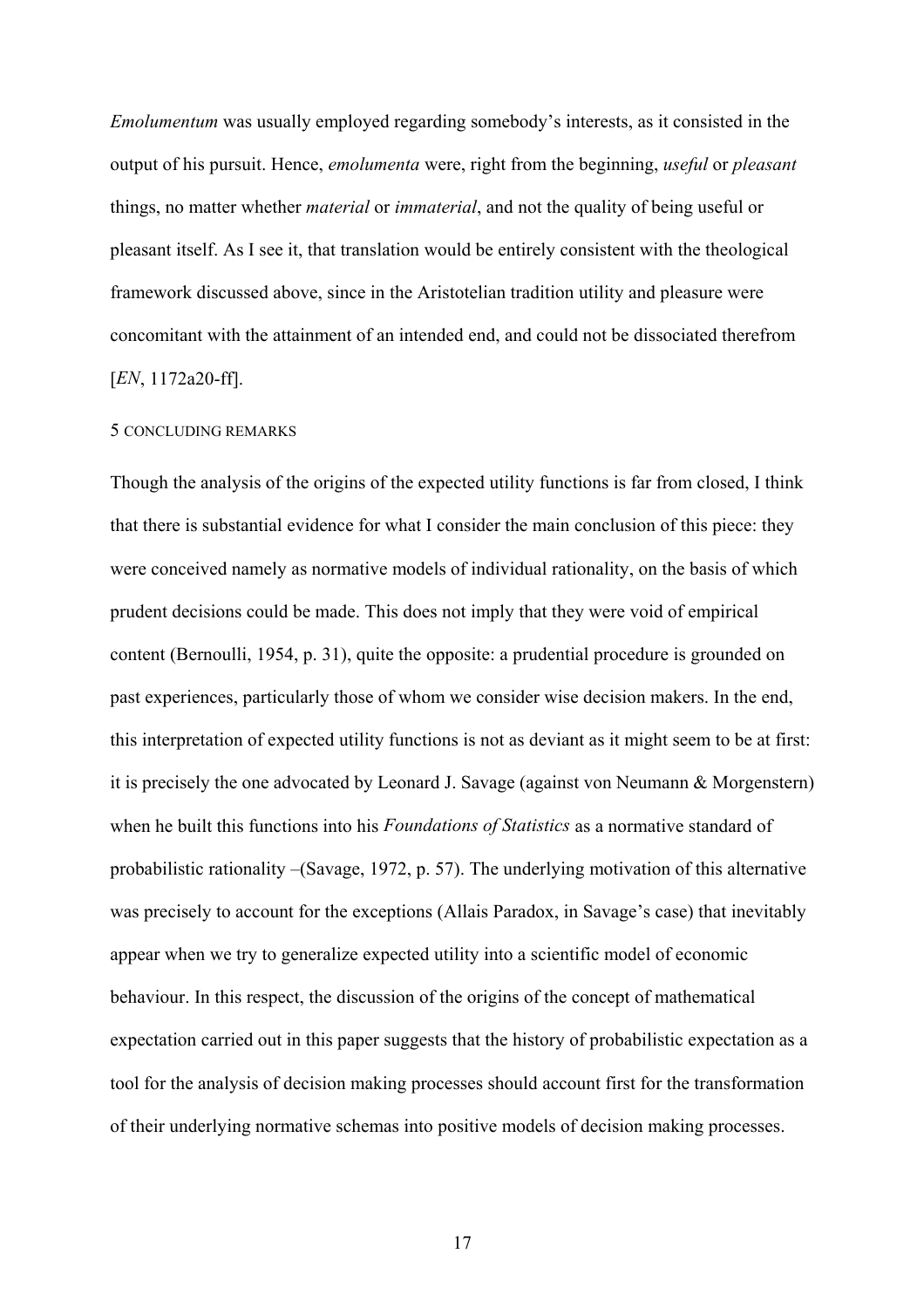## ACKNOWLEDGMENTS:

Previous drafts were improved thanks to the comments provided by A. Álvarez, M. Barbut, U. Bottazzini, E. Bustos, D. Gillies, F. Gómez Camacho, F. Guala, N. Meusnier, F. Muniesa, P.-Ch. Pradier, Ch. Plouvier, J. M. Rohrbasser, L. Vega and an anonymous referee. The completion of the manuscript was partially supported by two research grants (CAM 06/0179/2002 and BF2003-04372) and the Urrutia Elejalde Foundation.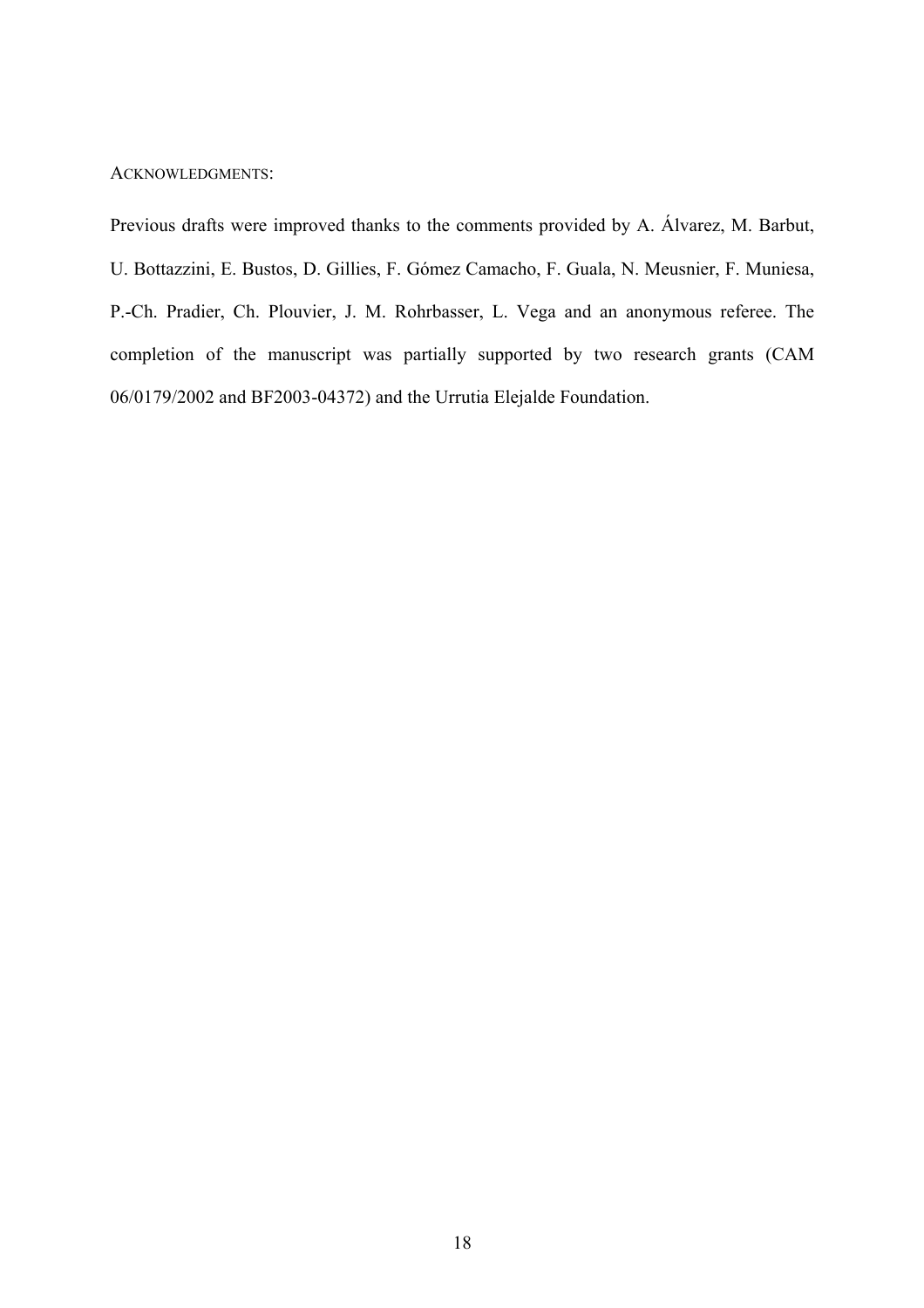Aquinas, T. (1994). *Summa Theologiae* (5 vols.). Madrid: BAC. (First completed ca. 1266- 68)

Aristotle (1984). *The Complete Works* (2 vols.) J. Barnes. (Ed.). Princeton: Princeton University Press.

Bernoulli, D. (1982). Specimen Theoriae Novae de Mensura Sortis. In L. P. Bouckaert & B. L. van der Waerden (Eds.), *Die Werke von Daniel Bernoulli* (Vol. 2, pp. 223-235). Basel: Birkhauser. (First published 1738)

Bernoulli, D. (1954). Exposition of a New Theory on the Measurement of Risk (L. Sommer, Trans.). *Econometrica*, 22, 22-36.

Bernoulli, N. (1975). De Usu Artis Conjectandi in Iure. In B. L. van der Waerden (Ed.), *Die Werke von Jakob Bernoulli* (Vol. 3, pp. 287-326). Basel: Birkhauser. (First completed in 1711)

Bernoulli, J. (1975). *Die Werke von Jakob Bernoulli* (Vol. 3, B. L. van der Waerden, Ed.). Basel: Birkhauser.

Bloch, O., Wartburg, W.v. (1989). *Dictionnaire etymologique de la langue française*. Paris: PUF.

Ceccarelli, G. (1999). Le jeu comme contrat et le risicum chez Olivi. In A. Boureau, & S. Piron (Eds.), *Pierre de Jean Olivi (1248-1298)* (pp. 239-50). Paris: Vrin.

Coumet, E. (1972). La théorie du hasard est-elle née par hasard? *Annales: Économies, Sociétés, Civilisations*, 25, 574-98.

Coumet, E. (1979). Sur "le calcul des jeux de hasard" de Huygens: dialogues avec les mathématiciens français (1655-1657). In Centre national de la recherche scientifique, *Huygens et la France* (pp. 123-37). Paris: Vrin.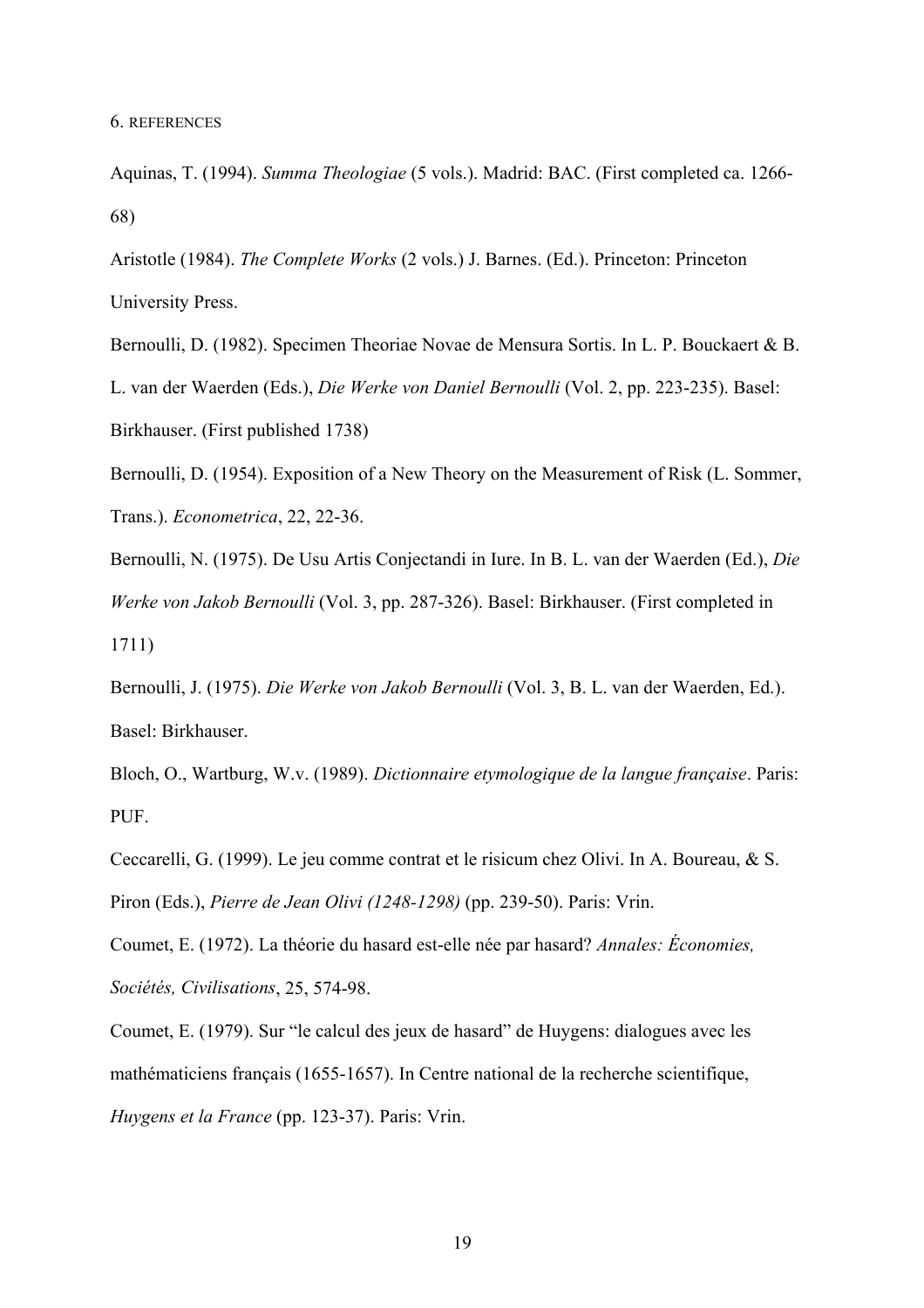Daston, L. (1980). Probabilistic Expectation and Rationality in Classical Probability Theory. *Historia Mathematica*, 7, 234-60.

Daston, L. (1988). *Classical Probability in the Enlightment*. Princeton: Princeton University Press.

Du Cange (1954). *Glossarium Mediae et Infimae Latinitatis*. Graz: Akademische Druck U.Verlagsanstalt. (First Published 1883-87)

Ernout, A., Meillet, A. (1939). *Dictionnaire etymologique de la langue latine*. Paris: Klincksieck

Ferreyrolles, G. (Ed.). (1996). *Justice et force: politiques au temps de Pascal*. Paris: Klinsieck.

Franklin, J. (1991). The Ancient Legal Sources of 17th Century Probability. In S. Gaukroger (Ed.), *The Uses of Antiquity* (pp. 123-44). Dordrecht: Kluwer.

Franklin, J. (2002). *The Science of conjecture*. Baltimore: Johns Hopkins University Press

García de la Sienra, A. (2000). Pascal's Wager. In A. García de la Sienra (Ed.), *The* 

*Rationality of Theism* (pp. 143-157). Amsterdam-Atlanta, GA: Rodopi.

Gómez Camacho, F. (1998a). *Economía y filosofía moral: la formación del pensamiento económico europeo en la Escolástica española*. Madrid: Síntesis.

Gómez Camacho, F. (1998b). La justicia en el derecho privado y en el derecho público.

*Anuario de la Facultad de Derecho de la UAM*, 2, 47-66.

Gradenwitz, O., Kuebler, B., Schulze, E. T. (1987). *Vocabularium Iurisprudentiae Romanae*

(5 vols.). Berlin-N.York: Walter de Gruyter. (First published 1894)

Guilbaud, G. T. (1952). Les problèmes de partage. *Économie appliquée*, 5, 93-137.

Habel, E. (1931). *Mittellateinisches Glossar*. Paderborn: F.Schöningh.

Huygens, C. (1920). *Ouvres complètes*. The Hague: Martinus Nijhoff.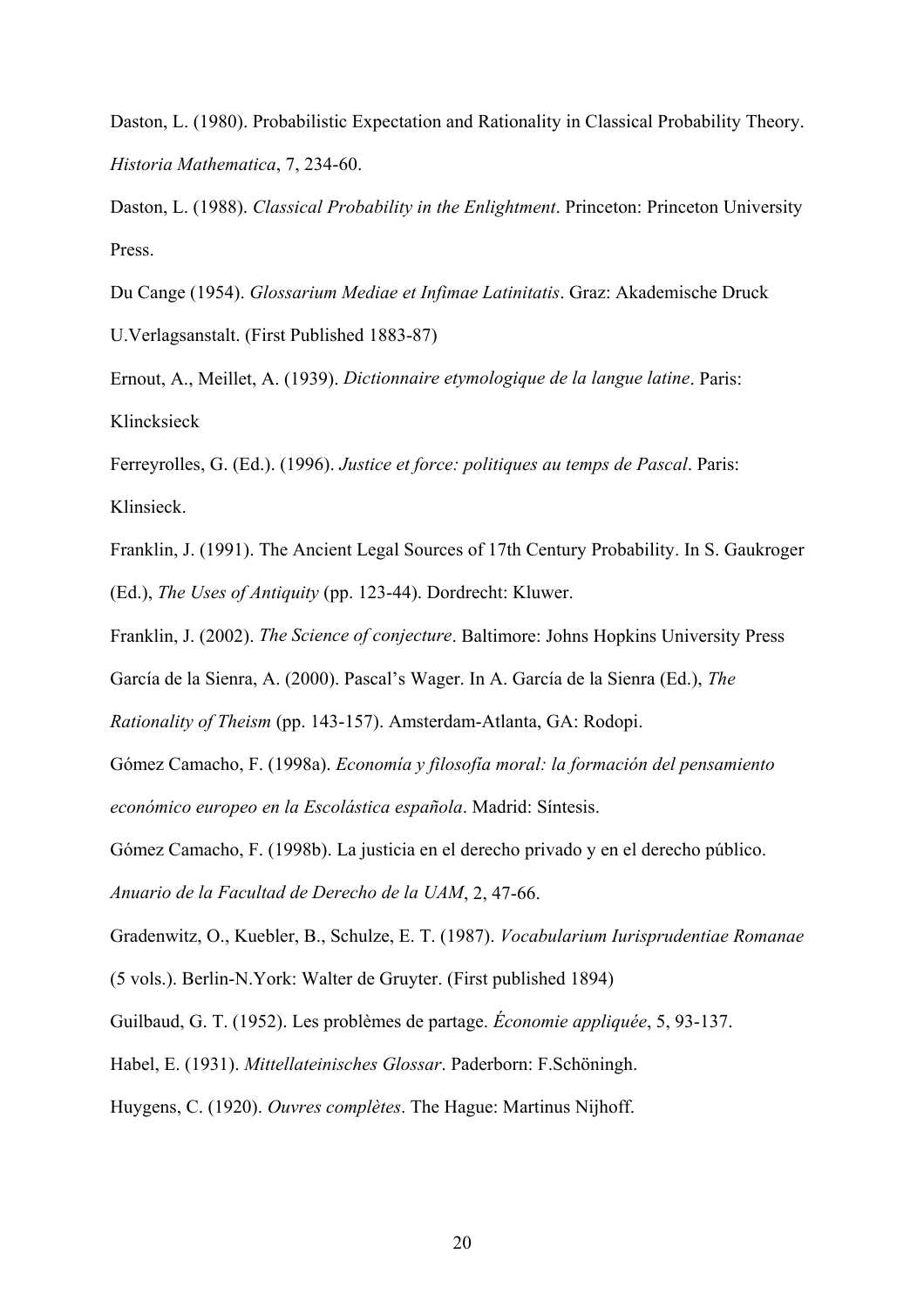Jallais, S., Pradier, P.-C. (1997). L'erreur de Daniel Bernoulli ou Pascal incompris. *Economies et Sociétés, Œconomia*, 25, 17-48.

Jorland, G. (1987). The Saint Petersburg Paradox, 1713-1937. In L. Krüger, L. Daston & L. Heidelberger (Eds.), *The Probabilistic Revolution* (Vol.1, pp. 157-90). Cambridge (Mass.): The MIT Press.

Kauder, E. (1965). *A History of Marginal Utility Theory*. Princeton: Princeton University Press.

Lakoff, G., Johnson, M. (1999). *Philosophy in the Flesh*. New York: Basic Books.

Lakoff, G., Núñez, R. (1997). The Metaphorical Structure of Mathematics. In L. English

(Ed.), *Mathematical Reasoning: Analogies, Metaphors and Images* (pp. 21-89). Hillsdale, NJ: Erlbaum.

Lewis, Ch. T. (1993). *A Latin Dictionary*. Oxford: Clarendon Press.

Meusnier, N. (1992). *C. Huygens & J. Bernoulli. La première partie de l'*Ars Conjectandi. Paris: CAMS.

Meusnier, N. (1996). L´emergence d'une mathématique du probable au XVIIe siècle. *Revue d'histoire des mathématiques*, 2, 119-47.

Meusnier, N. (2004). Le problème des partis au XV siècle, avant Pacioli. In AHEPE, *Historia de la probabilidad y de la estadística, vol. 2* (pp. 1-38). Madrid: Delta.

Molina, L. de (1981). La teoría del justo precio (F. Gómez Camacho, Ed.). Madrid: Editora Nacional.

Niermeyer, J.F. (1984). *Mediae Latinitatis Lexicon Minus*. Leiden: Brill.

Pascal, B. (1963). *Ouvres completes* (L. Lafuma, Ed.). Paris: Seuil.

Pradier, P. C. (1998) *Concepts et mesures du risque en théorie économique. Essai historique et critique*. Doctoral dissertation, Ecole Normale Superieure de Cachan.

Ramos-Lisson, D. (1976). *La ley según Domingo de Soto*. Navarra: EUNSA.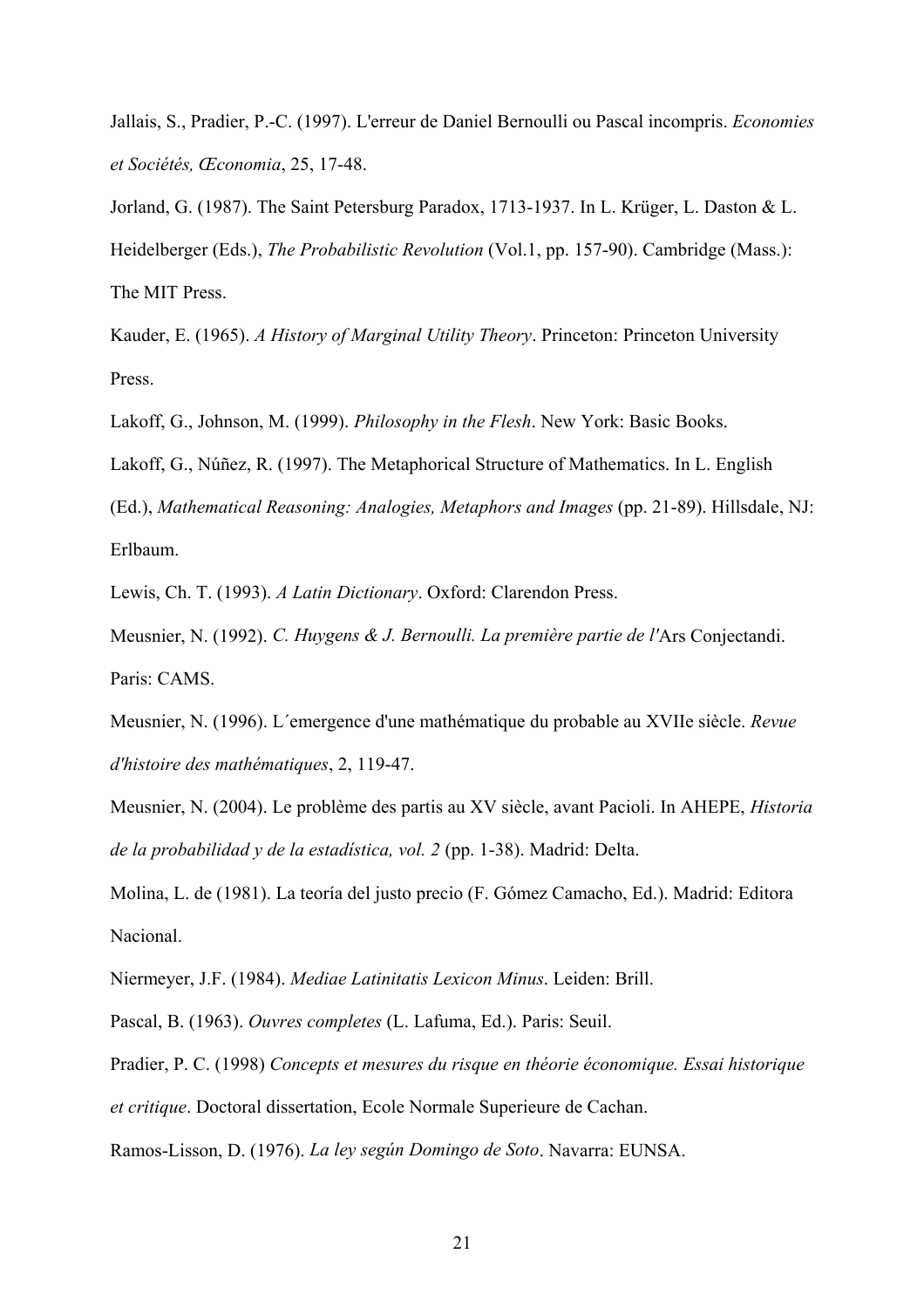Savage, L. J. (1972). *The Foundations of Statistics* (2nd edition). N.York: Dover Publications. Schlee, E. (1992). Marshall, Jevons, and the Development of the Expected Utility Hypothesis. *History of Political Economy*, 24, 729-44.

Schneider, I. (1988). The Market Place and Games of Chance in the Fifteenth and Sixteenth Centuries. In C. Hay (Ed.), *Mathematics from Manuscript to Print 1300-1600* (pp. 220-35). Oxford: Clarendon Press.

Shoesmith, E. (1983). Expectation and the Early Probabilists. *Historia Mathematica*, 10, 78- 80.

Soto, D. de (1968). *De Iustitia et Iure. De la Justicia y el Derecho* (5 vols.). Madrid: Instituto de Estudios Políticos. (Second Edition 1559)

Thirouin, L. (1991). *Le hasard et les règles: le modèle du jeu dans la pensée de Pascal*. Paris: Vrin.

Todhunter, I. (1949). *A History of the Mathematical Theory of Probability, from the Times of Pascal to that of Laplace*. New York: Chelsea Pub. Co. (First published 1865)

Vega, L. (1998). Aristotle's Endoxa and Plausible Argumentation. *Argumentation*, 12, 95-113.

Von Neumann, J, Morgenstern, O. (1953). *The Theory of Games and Economic Behavior*.

Princeton: Princeton University Press.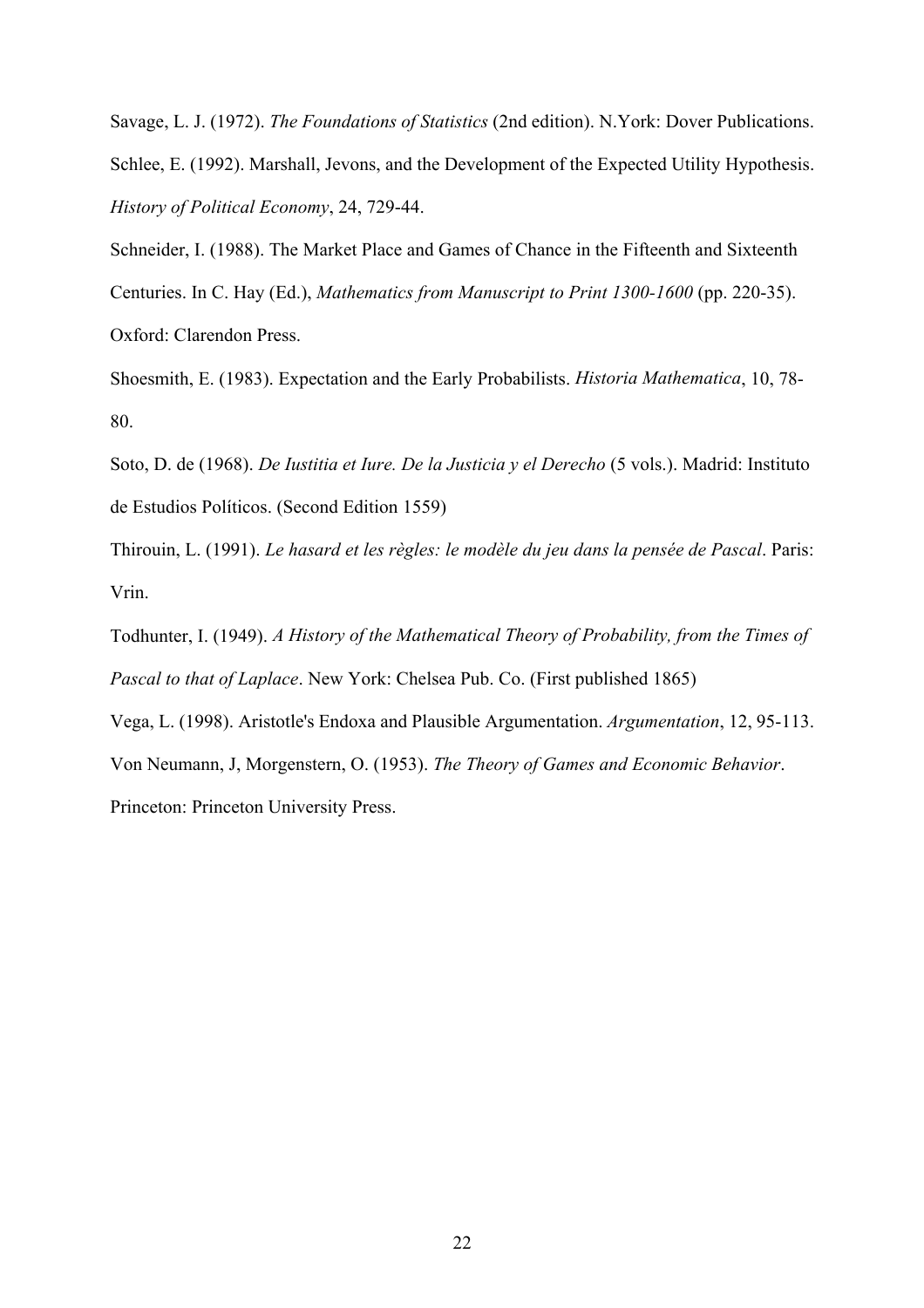$3^3$  Cf. von Neumann & Morgenstern (1953), p. 28. The gap between Bernoulli and von Neumann is partially (but superbly) bridged in Pradier (1998).

 $4$  For instance, the Franciscan origins of this analogy are explored in Ceccarelli (1999). See also Franklin (1991) and (2002, pp. 258-88). A discussion of the prehistory of the Problem of Points can be found in Meusnier (2004).

 $<sup>5</sup>$  For a discussion of Pascal from a political standpoint, see Ferreyrolles (1996). An account of</sup> Pascal's philosophy from the standpoint of games is Thirouin (1991). For a formal reconstruction of his wager, cf. Garcia de la Sienra (2002).

<sup>6</sup> For a brief account from an economic perspective, see Gómez Camacho (1998a), pp. 59-ff. A good introduction to *De Iustitia et Iure* is Ramos-Lissón (1976).

<sup>7</sup> See Soto (1968), pp. 312-317. The statement of the metaphor is as follows [from now on, I will quote the 1556 text without any correction of errata, etc.]: «Primum ex forma non vitiatur iure nature: nam praeterqua quam posset uterque ludentium gratis donare, illa non est simplex donatio: sed quaedam pactio, Do ut des. Nempe mea pecunia periculo expono, ut tu vicissim exponas tua. Et tanti aestimat periculu unius, quanti alterius» [p. 314]. Games became then an analogue of naval insurance contracts: «Et (de qua lib.6 dicturi sumus) contractus assecurationis maritimarum mercium uno Doctorum consensu tanquam licitus habetur: in quo

<sup>&</sup>lt;sup>1</sup> A classical account of St.Petersburg paradox is Todhunter (1949). For a mathematical overview of its development, see Jorland (1987); its conceptual implications are discussed in Daston (1980) and (1988), pp. 168-ff; Shoesmith (1983) and Jallais & Pradier (1997).  $2^2$  For a discussion, see Daston (1980), although my own view is much more indebted to

Coumet (1972), inspired himself by a game-theoretician —G.-Th. Guilbaud (1952). I have also benefited from Meusnier (1996).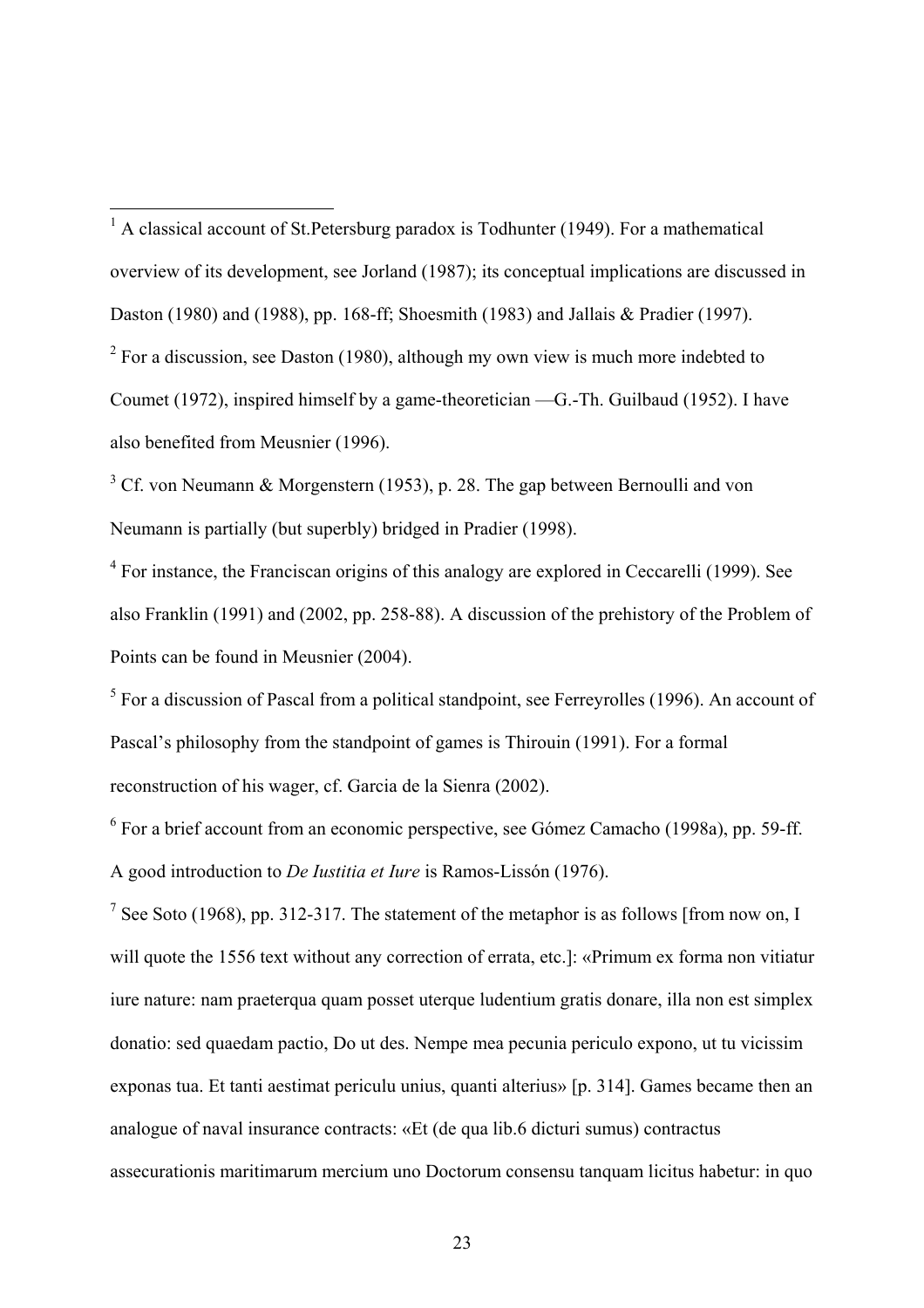tamen plurimum dominatur humano loquendi more fortuna» [*loc.cit*]. On the different types of contracts, cf. pp. 541-546; on naval insurance contracts, cf. pp. 579-581. I leave out a careful examination of the textual evidence of the metaphor, which is certainly impossible to carry out in a few pages.

 $\overline{a}$ 

 $8$  Cf. Soto (1968), p. 579: «Pro quacunque re quae pretio aestimabilis sit, potest quisque mercedem recipere: in tuto autem rem constituere, quae periculis est exposita, pretio aestimabile: ergo quisque potest illud pretio redimere, atque adeo qui periculum illud subiit, idem recipere pretium. Atque id ex eo potissime quod uterque se periculo summittit: videlicet tam dominus navis solvendi pretium, si salva res sit, quam alter solvendi merces si pereant.»  $9^9$  Cf. Soto (1968), p. 580: «Sunt quidem qui stupidum illum censeant, qui spe lucrandi centum aut mille, periculum subeat navis institoris valentis forsan viginti aut trigenta milia. His autem respondemus, de pretio quidem nihil nos decertare potest quidem esse iustum, vel iniustum. Ipsi sibi contrahentes viderint.»

<sup>10</sup> Cf. Soto (1968), p. 577 : «Ad secundum concedimus posse quempia decem millia, verbi gratia, ducatorum in societatem conferre eo pacto ut no subeat periculum nisi sex aut octo milium. Attamen tunc non potest ex lucro recipere nisi illam praecise partem quae illi pecuniae respondet, cuius ipse periculum subit: nam reliqua censetur sociiis mutuare quippe qui suo periculo illa suscipiut: atque adeo pars illa lucri quae periculo illius provenit illorum est qui eide sese submiterun discrimini.»

<sup>11</sup> For an application of invariance principles to mathematical reasoning, see Lakoff  $\&$  Nuñez (1997).

<sup>12</sup> Cf. *S.Th*. I-II, q.94 and Soto (1968), pp. 28-ff and 546-ff: «Pretium vero quod non est lege positum, non indivisibile est, sed latitudinem habet iustitie: cuius unu extremum dicitur rigidum, alteru vero piu sed medium, moderatum. Ut quae resiuste venditur decem, iuste quoque vendit tum undecim, tum etiam novem. Atque ratio huius est quod prudentia humana,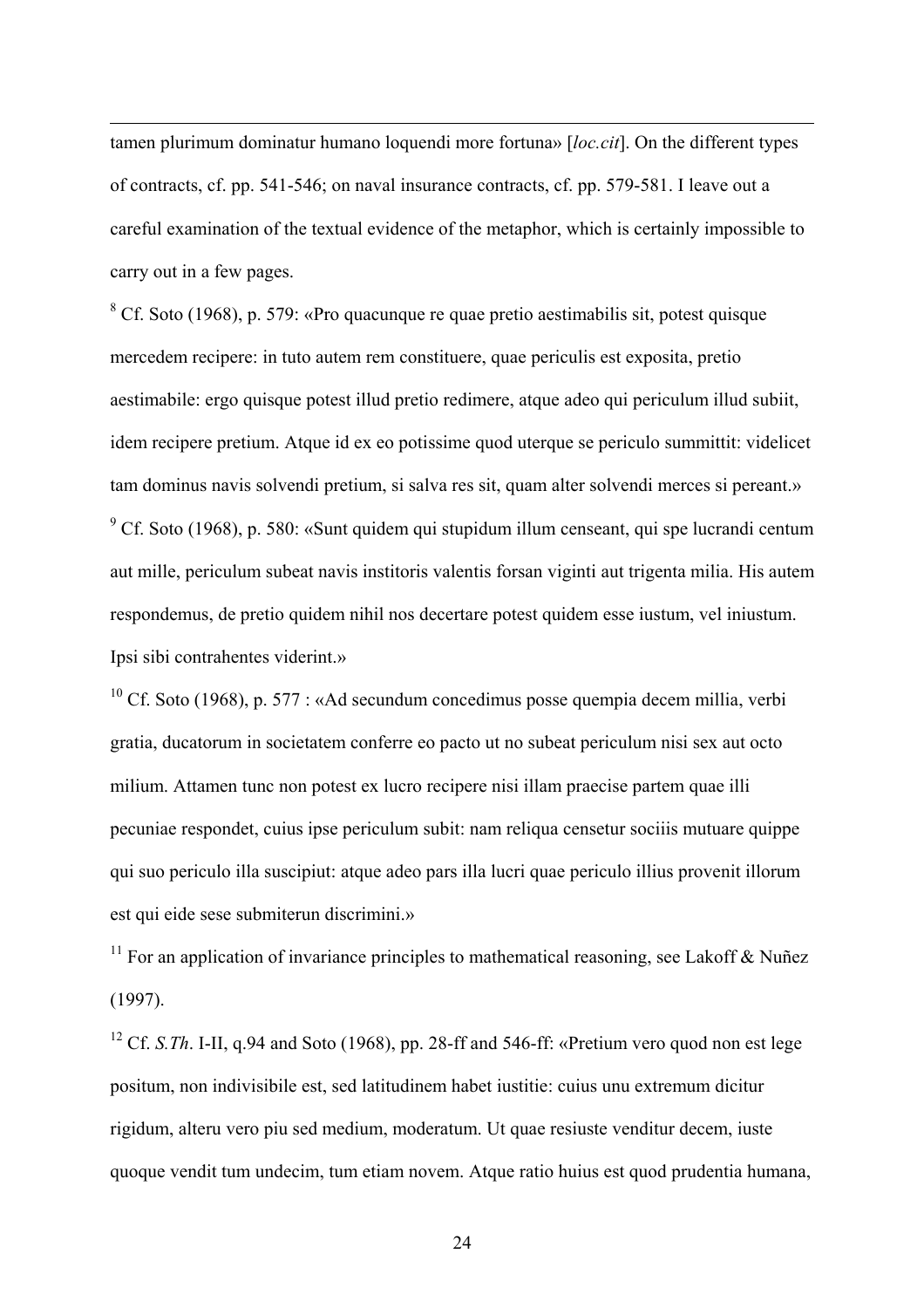qua per supradictorum considerationes de pretio existimatur, nequit puctim attingere metam: sed arbitramento quodam» (p. 547). See Gómez Camacho (1998b) for a discussion.

 $\overline{a}$ 

<sup>13</sup> In fact, Pascal explicitly stated that the discussion of the Problem of Points concerned the Law (*Ius*). Cf. Pascal (1963), p. 102: «Novissima autem ac penitus intentatae materia tractatio, scilicet de compositione aleae in ludis ipsi subjectis, quod gallico nostro idiomate dicitur *faire les partis des jeux*, ubi anceps fortuna aequite rationis ita reprimetur ut utrique lusorum quod jure competit exacte semper assignetur.»

 $14$  The Dutch text, with a French translation and a thorough introduction can be found in Huygens (1920), pp. 3-169. Coumet (1979) discusses Huygens' stay in Paris, and his relation with Pascal. Jacob Bernoulli reproduced the Latin text in the first part of his *Ars Conjectandi*, which I read in N. Meusnier's edition

15 «Nimirum, in aleae ludo tanti aestimandam esse cujusque sortem seu expectationem ad aliquid obtinendum, quantum si habeat, possit denuo ad similem sortem sive expectationem pervenire, aequa conditione certans». The English translation is owed to John Arbuthnot quoted in Daston (1980), p. 236.

<sup>16</sup> «Si a vel b expectem, quorum utrumvis aeque facile mihi obtingere possit, expectatio mea dicenda est valere (a+b)/2.»

17 «Ex dictis colligi potest, vocabulum *Expectationis* non sumi hic sensu vulgari, quo communiter expectare vel sperare dicimur quod omnium optimum est, licet nobis pejus accidere possit [...]» [In Meusnier (1992), p. 11]

18 Nicolas followed Pufendorf's 1672 *De iure naturae et gentium libri octo* (V, 9, 7) in his discussion of games understood as a kind of contracts in which «uterque rem suam aequali periculo exponit», in plain accordance here with Soto: cf. Bernoulli (1975), p. 319. 19 As for Soto cf. his (1968), p. 580, cited above n. 9. Cf. Pufendorf *De iure naturae et gentium libri octo* (V, 9, 7).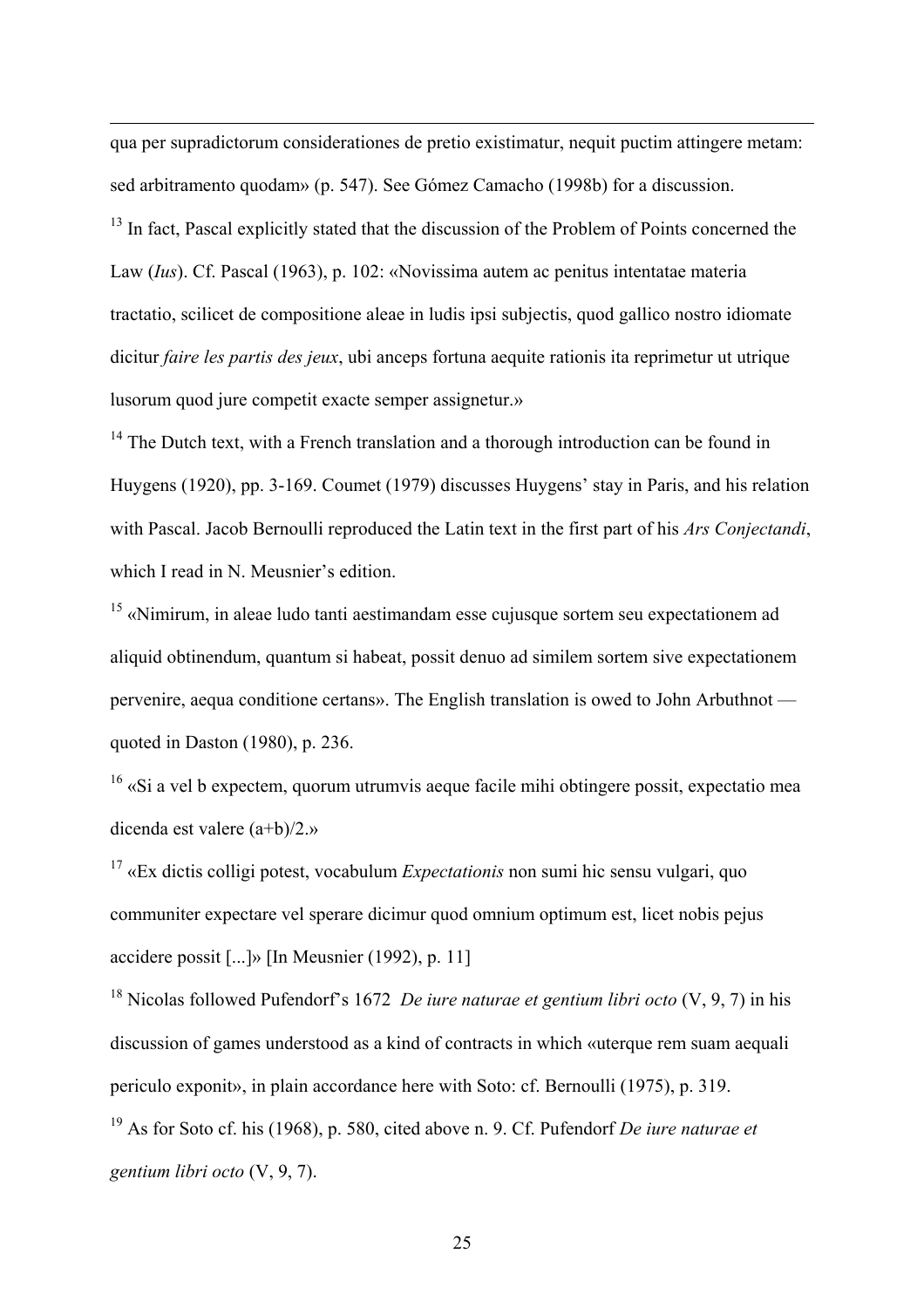20 Daniel Bernoulli wrote his seminal essay for the 1730-31 volume of the *Commentarii Academiae Scientiarum Imperialis Petropolitanae*, finally published in 1738.

<sup>21</sup> The Latin text is: «Quod cum nulla sit ratio, cur expectanti plus tribui debeat uni quam alteri, unicuique aequae sint adiudicandae partes» [Bernoulli (1982), p. 223].

 $22$  «Consulere non est propius actus legis, sed potest pertinere etiam ad personam privatam, cuius non est condere legem» (*S.Th.*, I-II, q. 92, a.2, ad 2). Cf. also Soto (1968), p. 21. On the other hand, «Iudicium, quod importat definitionem iusti, pertinet ad iustitiam secundum quid est principaliori modo in praesidente» (*S.Th*, II-II, q.60, a.1, ad 4). Cf. also Soto (1968), p. 226.

23 Cf. *S.Th.*, I-II, q.21; q.63, a.2

24 Cf. *EN* 1143b9-ff and *S.Th*. II-II, q.51, a.1

 $25$  Acting against these rules constitute a clear case of unadvised decision-making. On the 4th of July 1731, Daniel wrote to Nicolas: "If only The Bernoullis, who lost so much when the Müllers got bankrupt, paid attention to the very principles that I establish actually, they would probably not have lost as much." (*apud* Bernoulli 1975, pp. 566-7). And Bernoulli's hypothesis about the shape of expected utility functions was precisely contested on these prudential terms by Condorcet: the wise merchants apply a different criterion to make their decisions. I owe all these remarks to Pierre-Charles Pradier.

<sup>26</sup> Cf. Soto (1968), pp. 546-49 and Molina (1981), pp. 167-ff.

27 Cf. Bernoulli (1982), p 223: «Valor non est aestimandus ex pretio rei, sed ex emolumento, quod unusquisque inde capessit. Pretium ex re ipsa aestimatur omnibusque idem est, emolumentum ex conditione persona.»

<sup>28</sup> *E.g.*, Niermeyer (1984), *s. v.*; Habel (1931), *s. v.* The meaning of *emolumentum* remained more or less stable in Latin up to the times of Bernoulli: at least, it was not even included by